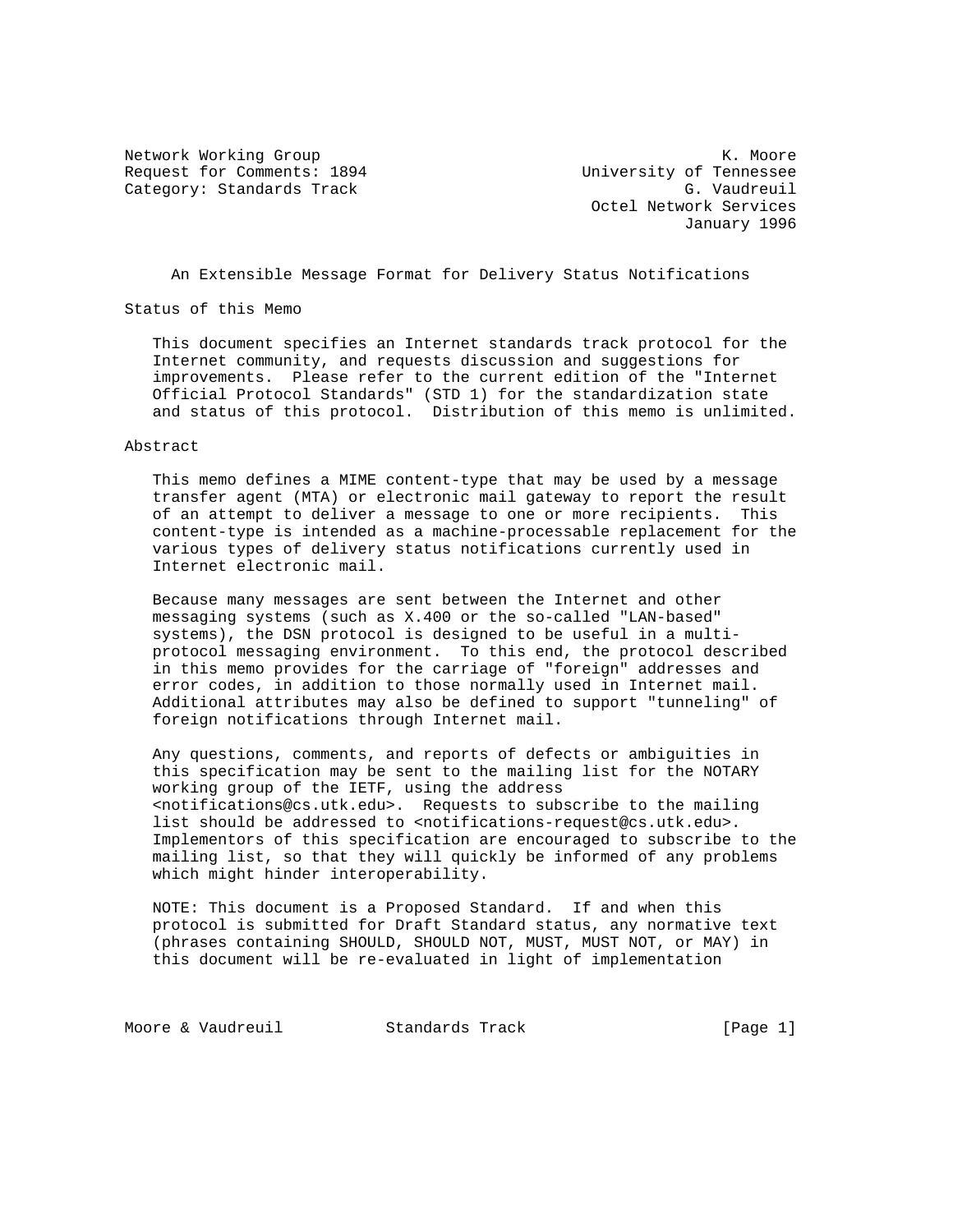experience, and are thus subject to change.

1. Introduction

 This memo defines a MIME [1] content-type for delivery status notifications (DSNs). A DSN can be used to notify the sender of a message of any of several conditions: failed delivery, delayed delivery, successful delivery, or the gatewaying of a message into an environment that may not support DSNs. The "message/delivery-status" content-type defined herein is intended for use within the framework of the "multipart/report" content type defined in [2].

 This memo defines only the format of the notifications. An extension to the Simple Message Transfer Protocol (SMTP) [3] to fully support such notifications is the subject of a separate memo [4].

## 1.1 Purposes

The DSNs defined in this memo are expected to serve several purposes:

- (a) Inform human beings of the status of message delivery processing, as well as the reasons for any delivery problems or outright failures, in a manner which is largely independent of human language;
- (b) Allow mail user agents to keep track of the delivery status of messages sent, by associating returned DSNs with earlier message transmissions;
- (c) Allow mailing list exploders to automatically maintain their subscriber lists when delivery attempts repeatedly fail;
- (d) Convey delivery and non-delivery notifications resulting from attempts to deliver messages to "foreign" mail systems via a gateway;
- (e) Allow "foreign" notifications to be tunneled through a MIME-capable message system and back into the original messaging system that issued the original notification, or even to a third messaging system;
- (f) Allow language-independent, yet reasonably precise, indications of the reason for the failure of a message to be delivered (once status codes of sufficient precision are defined); and
- (g) Provide sufficient information to remote MTA maintainers (via "trouble tickets") so that they can understand the nature of reported errors. This feature is used in the case that failure to deliver a message is due to the malfunction of a remote MTA and the

Moore & Vaudreuil Standards Track [Page 2]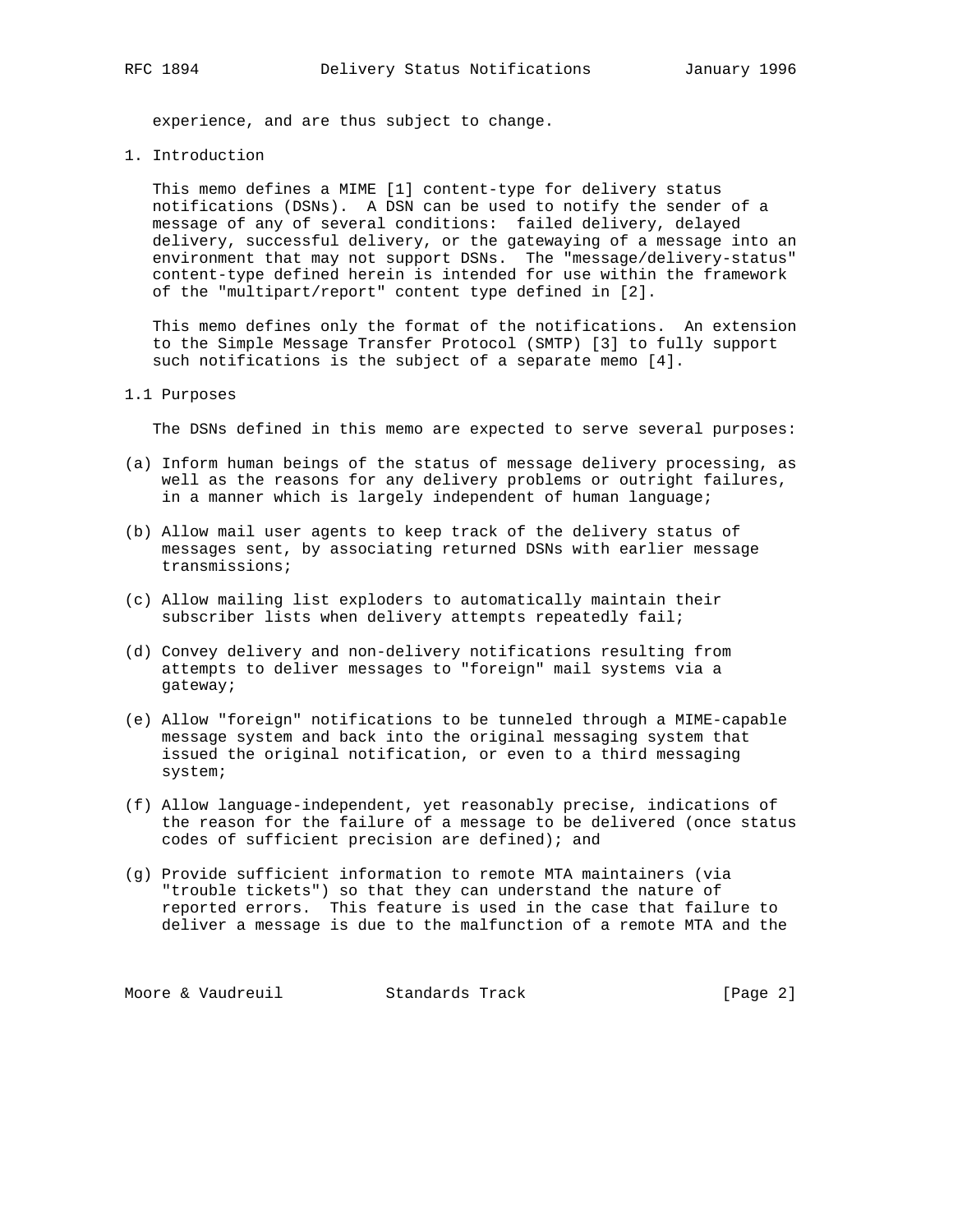sender wants to report the problem to the remote MTA administrator.

1.2 Requirements

 These purposes place the following constraints on the notification protocol:

- (a) It must be readable by humans as well as being machine-parsable.
- (b) It must provide enough information to allow message senders (or the user agents) to unambiguously associate a DSN with the message that was sent and the original recipient address for which the DSN is issued (if such information is available), even if the message was forwarded to another recipient address.
- (c) It must be able to preserve the reason for the success or failure of a delivery attempt in a remote messaging system, using the "language" (mailbox addresses and status codes) of that remote system.
- (d) It must also be able to describe the reason for the success or failure of a delivery attempt, independent of any particular human language or of the "language" of any particular mail system.
- (e) It must preserve enough information to allow the maintainer of a remote MTA to understand (and if possible, reproduce) the conditions that caused a delivery failure at that MTA.
- (f) For any notifications issued by foreign mail systems, which are translated by a mail gateway to the DSN format, the DSN must preserve the "type" of the foreign addresses and error codes, so that these may be correctly interpreted by gateways.

 A DSN contains a set of per-message fields which identify the message and the transaction during which the message was submitted, along with other fields that apply to all delivery attempts described by the DSN. The DSN also includes a set of per-recipient fields to convey the result of the attempt to deliver the message to each of one or more recipients.

1.3 Terminology

 A message may be transmitted through several message transfer agents (MTAs) on its way to a recipient. For a variety of reasons, recipient addresses may be rewritten during this process, so each MTA may potentially see a different recipient address. Depending on the purpose for which a DSN is used, different formats of a particular recipient address will be needed.

Moore & Vaudreuil **Standards Track** [Page 3]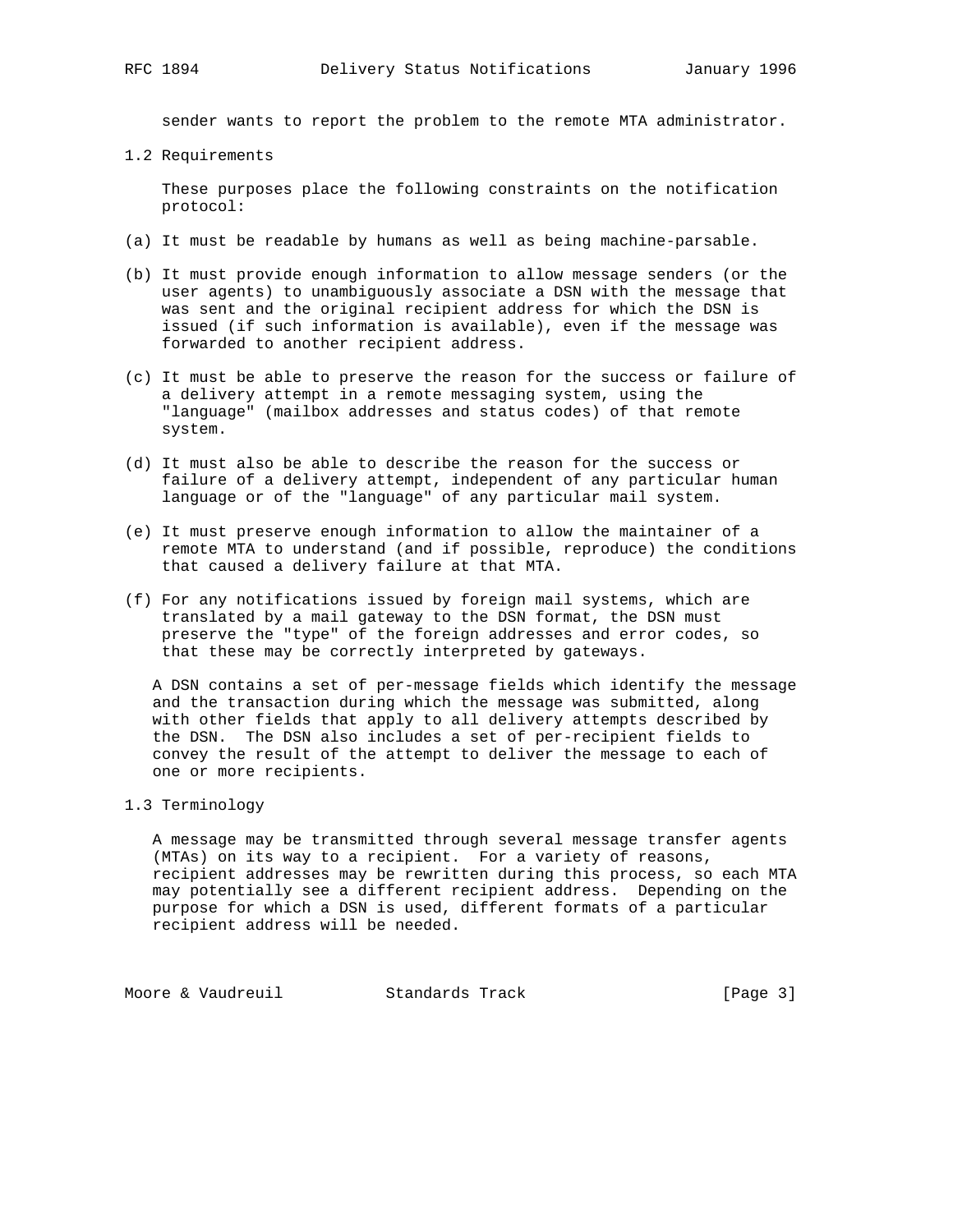Several DSN fields are defined in terms of the view from a particular MTA in the transmission. The MTAs are assigned the following names:

(a) Original MTA

 The Original MTA is the one to which the message is submitted for delivery by the sender of the message.

(b) Reporting MTA

 For any DSN, the Reporting MTA is the one which is reporting the results of delivery attempts described in the DSN.

 If the delivery attempts described occurred in a "foreign" (non- Internet) mail system, and the DSN was produced by translating the foreign notice into DSN format, the Reporting MTA will still identify the "foreign" MTA where the delivery attempts occurred.

(c) Received-From MTA

 The Received-From MTA is the MTA from which the Reporting MTA received the message, and accepted responsibility for delivery of the message.

(d) Remote MTA

 If an MTA determines that it must relay a message to one or more recipients, but the message cannot be transferred to its "next hop" MTA, or if the "next hop" MTA refuses to accept responsibility for delivery of the message to one or more of its intended recipients, the relaying MTA may need to issue a DSN on behalf of the recipients for whom the message cannot be delivered. In this case the relaying MTA is the Reporting MTA, and the "next hop" MTA is known as the Remote MTA.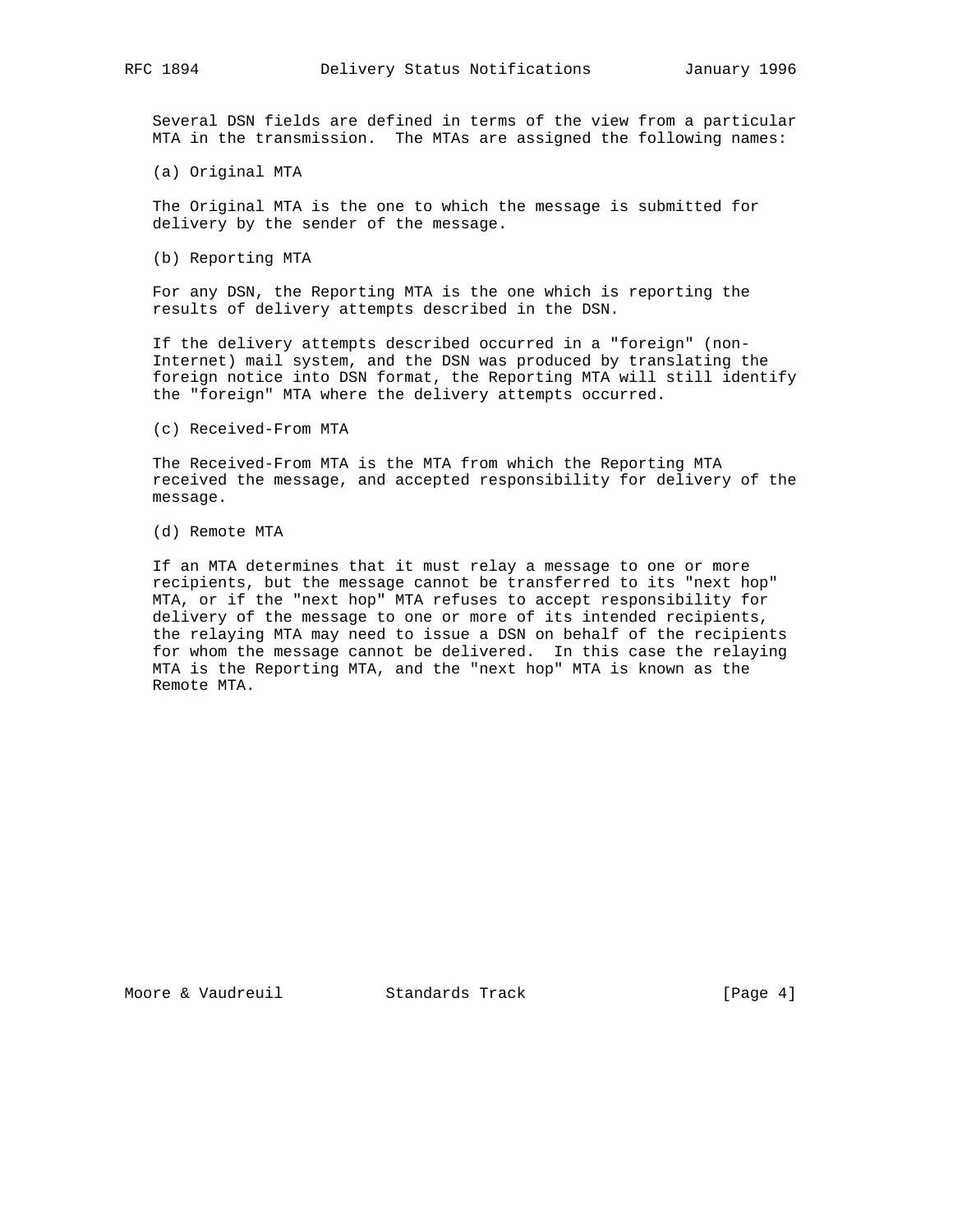+-----+ +--------+ +---------+ +---------+ +------+ | | | | |Received-| | | | | |  $|$  =>  $|$ Original| => ... => | From | => |Reporting| ===> |Remote| | user| | MTA | | MTA | | MTA | <No! | MTA | |agent| +--------+ +---------+ +----v----+ +------+ | | | | | <-------------------------------------------+ +-----+ (DSN returned to sender by Reporting MTA)

Figure 1 illustrates the relationship between the various MTAs.

Figure 1. Original, Received-From, Reporting and Remote MTAs

Each of these MTAs may provide information which is useful in a DSN:

+ Ideally, the DSN will contain the address of each recipient as originally specified to the Original MTA by the sender of the message. This version of the address is needed (rather than a forwarding address or some modified version of the original address) so that the sender may compare the recipient address in the DSN with the address in the sender's records (e.g. an address book for an individual, the list of subscribers for a mailing list) and take appropriate action.

 Similarly, the DSN might contain an "envelope identifier" that was known to both the sender's user agent and the Original MTA at the time of message submission, and which, if included in the DSN, can be used by the sender to keep track of which messages were or were not delivered.

- + If a message was (a) forwarded to a different address than that specified by the sender, (b) gatewayed to a different mail system than that used by the sender, or (c) subjected to address rewriting during transmission, the "final" form of the recipient address (i.e. the one seen by the Reporting MTA) will be different than the original (sender-specified) recipient address. Just as the sender's user agent (or the sender) prefers the original recipient address, so the "final" address is needed when reporting a problem to the postmaster of the site where message delivery failed, because only the final recipient address will allow her to reproduce the conditions that caused the failure.
- + A "failed" DSN should contain the most accurate explanation for the delivery failure that is available. For ease of interpretation, this information should be a format which is independent of the mail transport system that issued the DSN. However, if a foreign error

Moore & Vaudreuil **Standards Track** [Page 5]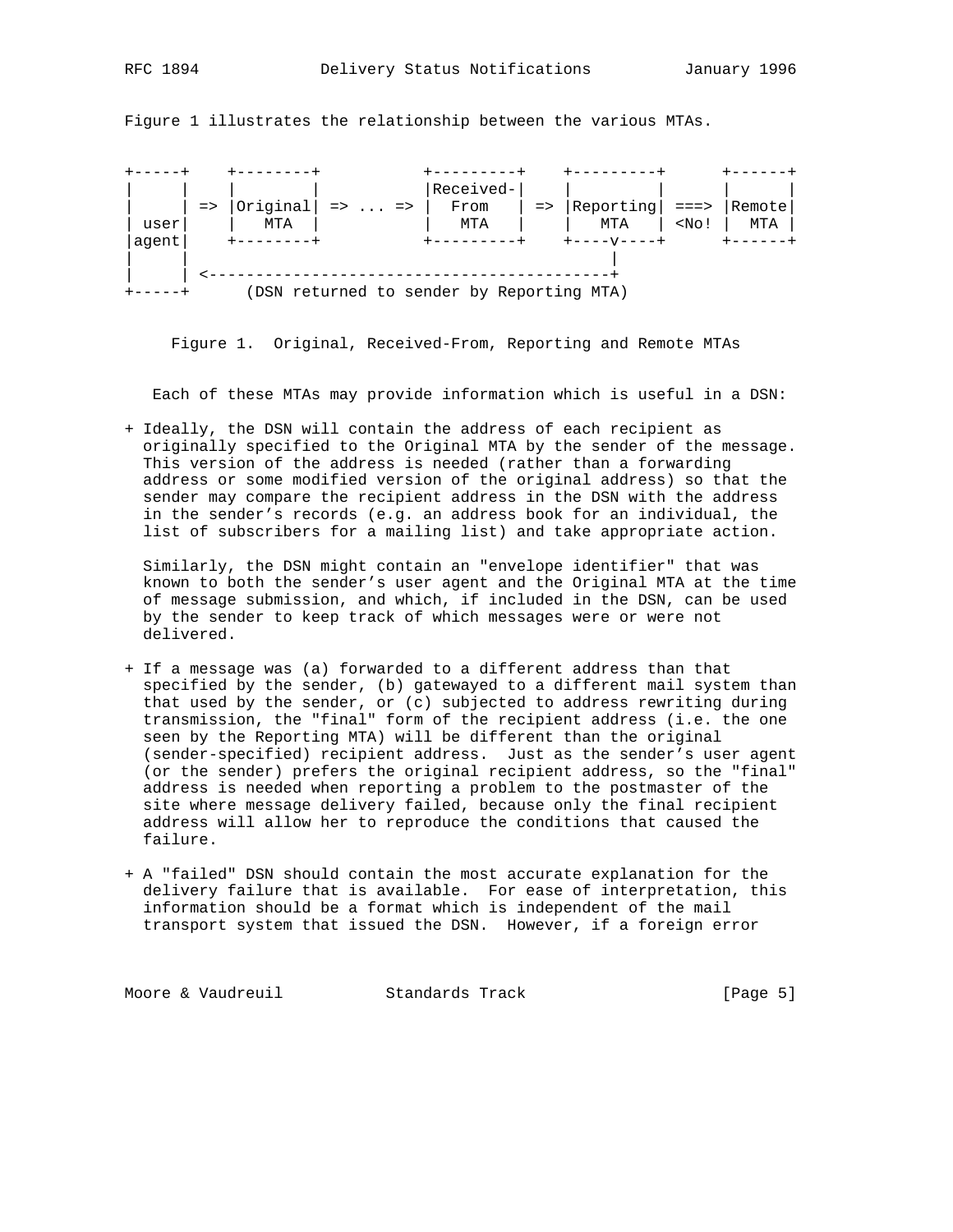code is translated into some transport-independent format, some information may be lost. It is therefore desirable to provide both a transport-independent status code and a mechanism for reporting transport-specific codes. Depending on the circumstances that produced delivery failure, the transport-specific code might be obtained from either the Reporting MTA or the Remote MTA.

 Since different values for "recipient address" and "delivery status code" are needed according to the circumstance in which a DSN will be used, and since the MTA that issues the DSN cannot anticipate those circumstances, the DSN format described here may contain both the original and final forms of a recipient address, and both a transport-independent and a transport-specific indication of delivery status.

 Extension fields may also be added by the Reporting MTA as needed to provide additional information for use in a trouble ticket or to preserve information for tunneling of foreign delivery reports through Internet DSNs.

 The Original, Reporting, and Remote MTAs may exist in very different environments and use dissimilar transport protocols, MTA names, address formats, and delivery status codes. DSNs therefore do not assume any particular format for mailbox addresses, MTA names, or transport-specific status codes. Instead, the various DSN fields that carry such quantities consist of a "type" subfield followed by a subfield whose contents are ordinary text characters, and the format of which is indicated by the "type" subfield. This allows a DSN to convey these quantities regardless of format.

2. Format of a Delivery Status Notification

 A DSN is a MIME message with a top-level content-type of multipart/report (defined in [2]). When a multipart/report content is used to transmit a DSN:

- (a) The report-type parameter of the multipart/report content is "delivery-status".
- (b) The first component of the multipart/report contains a human readable explanation of the DSN, as described in [2].
- (c) The second component of the multipart/report is of content-type message/delivery-status, described in section 2.1 of this document.
- (d) If the original message or a portion of the message is to be returned to the sender, it appears as the third component of the multipart/report.

Moore & Vaudreuil Standards Track [Page 6]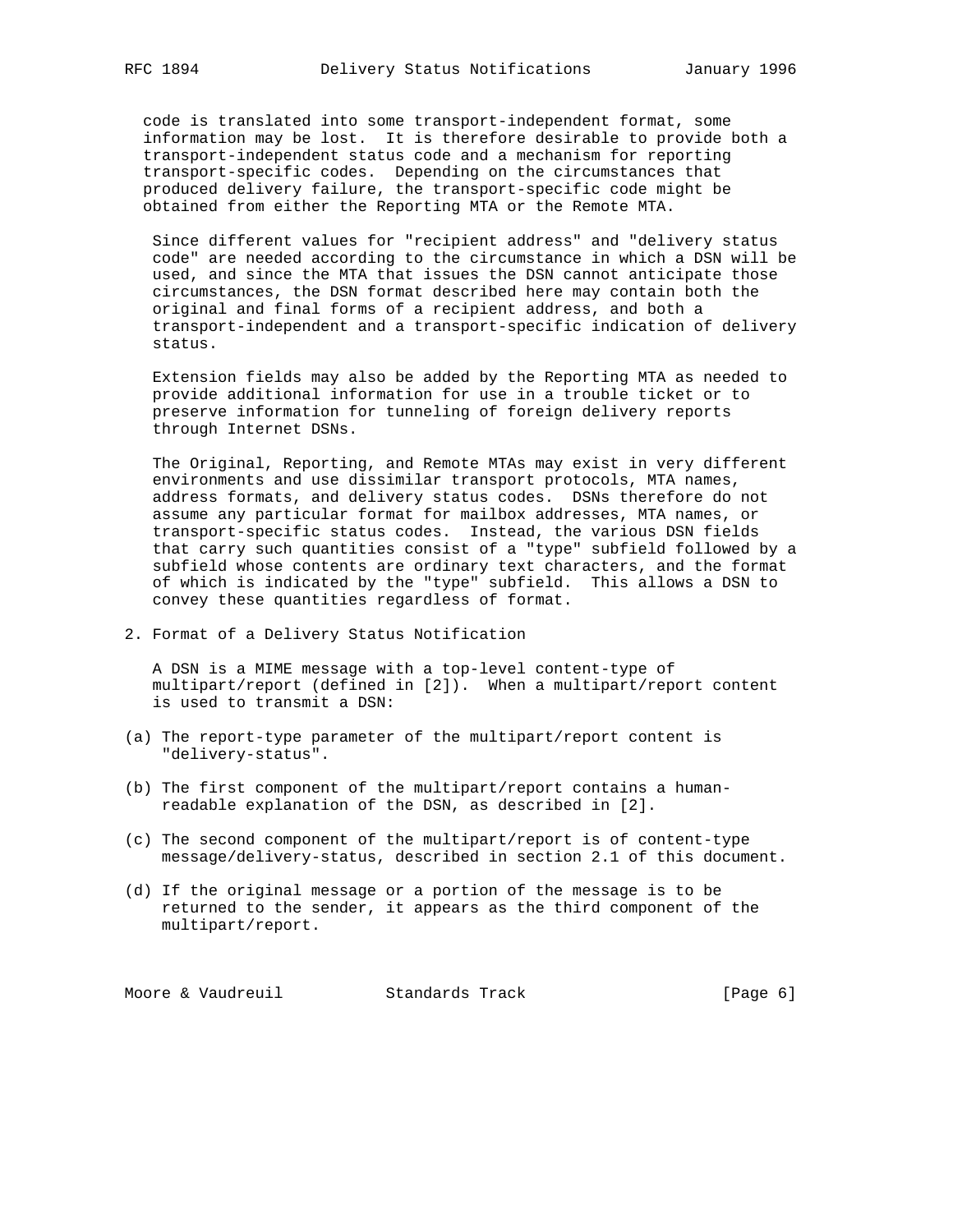NOTE: For delivery status notifications gatewayed from foreign systems, the headers of the original message may not be available. In this case the third component of the DSN may be omitted, or it may contain "simulated" RFC 822 headers which contain equivalent information. In particular, it is very desirable to preserve the subject, date, and message-id (or equivalent) fields from the original message.

 The DSN MUST be addressed (in both the message header and the transport envelope) to the return address from the transport envelope which accompanied the original message for which the DSN was generated. (For a message that arrived via SMTP, the envelope return address appears in the MAIL FROM command.)

 The From field of the message header of the DSN SHOULD contain the address of a human who is responsible for maintaining the mail system at the Reporting MTA site (e.g. Postmaster), so that a reply to the DSN will reach that person. Exception: if a DSN is translated from a foreign delivery report, and the gateway performing the translation cannot determine the appropriate address, the From field of the DSN MAY be the address of a human who is responsible for maintaining the gateway.

 The envelope sender address of the DSN SHOULD be chosen to ensure that no delivery status reports will be issued in response to the DSN itself, and MUST be chosen so that DSNs will not generate mail loops. Whenever an SMTP transaction is used to send a DSN, the MAIL FROM command MUST use a NULL return address, i.e. "MAIL FROM:<>".

 A particular DSN describes the delivery status for exactly one message. However, an MTA MAY report on the delivery status for several recipients of the same message in a single DSN. Due to the nature of the mail transport system (where responsibility for delivery of a message to its recipients may be split among several MTAs, and delivery to any particular recipient may be delayed), multiple DSNs may be still be issued in response to a single message submission.

Moore & Vaudreuil Standards Track [Page 7]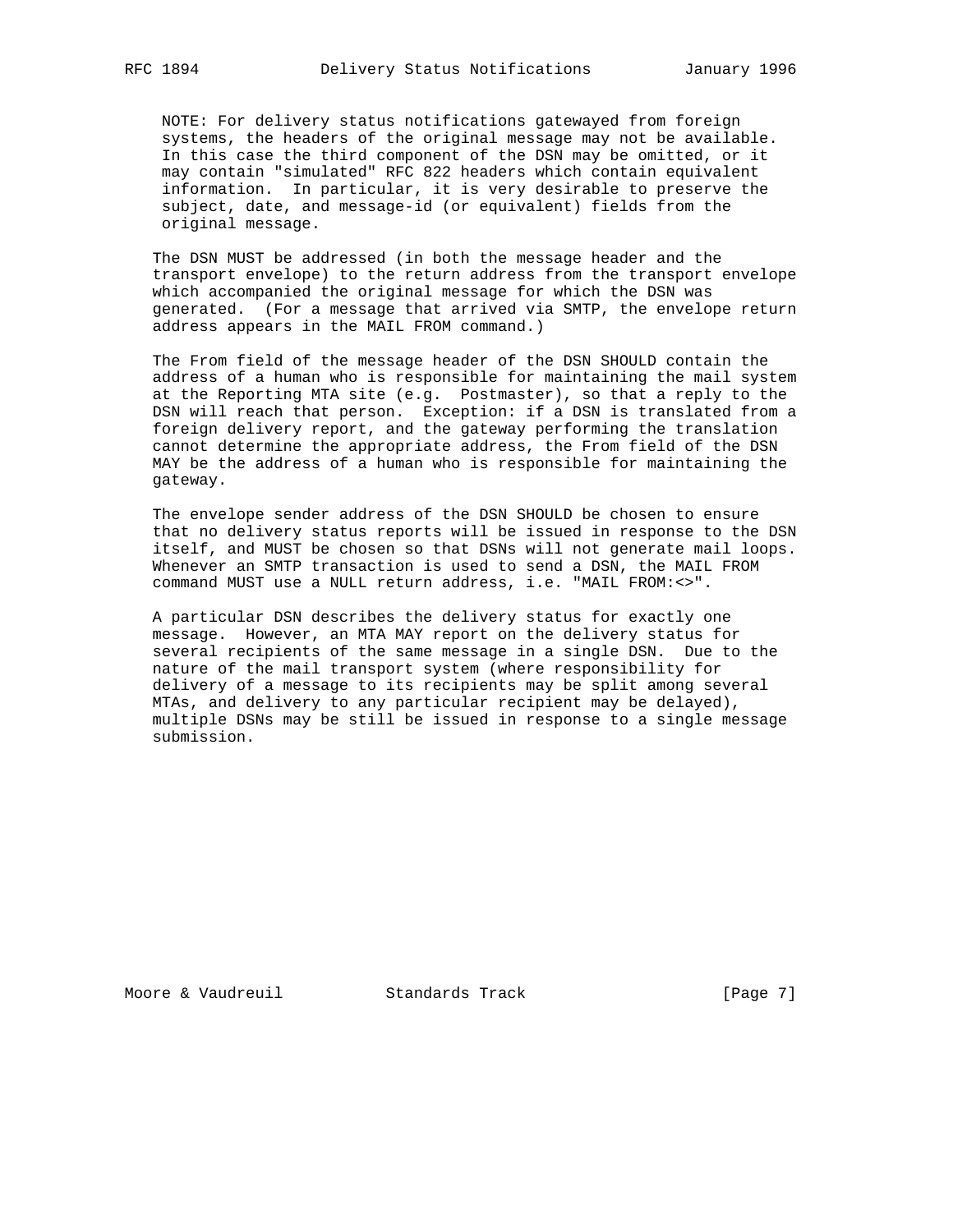# 2.1 The message/delivery-status content-type

The message/delivery-status content-type is defined as follows:

| readers.<br>Security considerations: | MIME type name:<br>MIME subtype name:<br>Optional parameters:<br>Encoding considerations: | message<br>delivery-status<br>none<br>"7bit" encoding is sufficient and<br>MUST be used to maintain readability<br>when viewed by non-MIME mail |
|--------------------------------------|-------------------------------------------------------------------------------------------|-------------------------------------------------------------------------------------------------------------------------------------------------|
|                                      |                                                                                           | discussed in section 4 of this memo.                                                                                                            |

 The message/delivery-status report type for use in the multipart/report is "delivery-status".

 The body of a message/delivery-status consists of one or more "fields" formatted according to the ABNF of RFC 822 header "fields" (see [6]). The per-message fields appear first, followed by a blank line. Following the per-message fields are one or more groups of per-recipient fields. Each group of per-recipient fields is preceded by a blank line. Using the ABNF of RFC 822, the syntax of the message/delivery-status content is as follows:

 delivery-status-content = per-message-fields 1\*( CRLF per-recipient-fields )

 The per-message fields are described in section 2.2. The per recipient fields are described in section 2.3.

# 2.1.1 General conventions for DSN fields

 Since these fields are defined according to the rules of RFC 822, the same conventions for continuation lines and comments apply. Notification fields may be continued onto multiple lines by beginning each additional line with a SPACE or HTAB. Text which appears in parentheses is considered a comment and not part of the contents of that notification field. Field names are case-insensitive, so the names of notification fields may be spelled in any combination of upper and lower case letters. Comments in DSN fields may use the "encoded-word" construct defined in [7].

 A number of DSN fields are defined to have a portion of a field body of "xtext". "xtext" is used to allow encoding sequences of octets which contain values outside the range [1-127 decimal] of traditional ASCII characters, and also to allow comments to be inserted in the data. Any octet may be encoded as "+" followed by two upper case

Moore & Vaudreuil **Standards Track** [Page 8]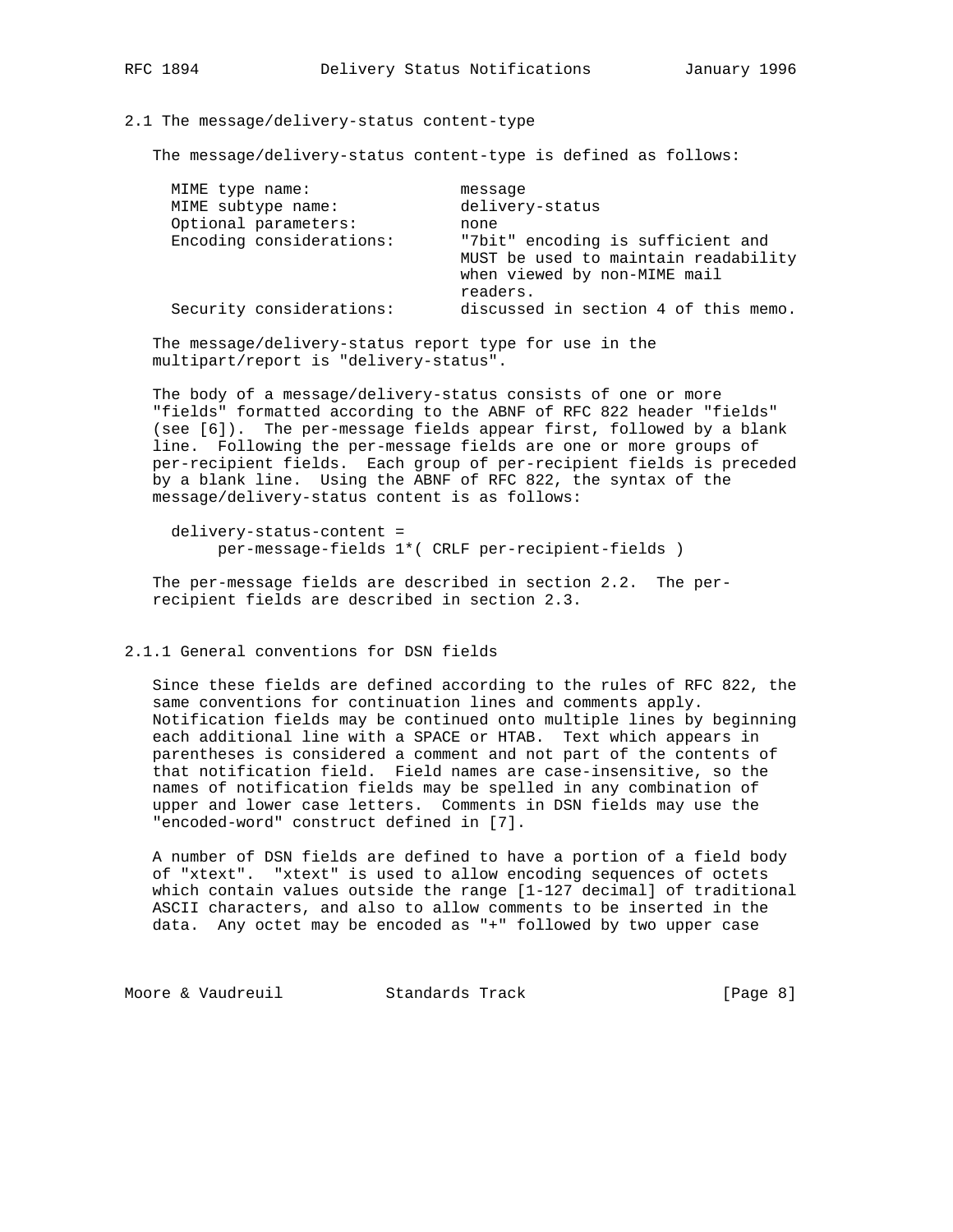hexadecimal digits. (The "+" character MUST be encoded as "+2B".) With certain exceptions, octets that correspond to ASCII characters may be represented as themselves. SPACE and HTAB characters are ignored. Comments may be included by enclosing them in parenthesis. Except within comments, encoded-words such as defined in [7] may NOT be used in xtext.

 "xtext" is formally defined as follows:  $xtext = *$ ( $xchar / hexchar / linear-white-space / comment$ ) xchar = any ASCII CHAR between "!" (33) and " $\tilde{ }$ " (126) inclusive, except for  $"$ +",  $"\$ " and "(".

 "hexchar"s are intended to encode octets that cannot be represented as plain text, either because they are reserved, or because they are non-printable. However, any octet value may be represented by a "hexchar".

 hexchar = ASCII "+" immediately followed by two upper case hexadecimal digits

When encoding an octet sequence as xtext:

- + Any ASCII CHAR between "!" and "˜" inclusive, except for "+", "\", and "(", MAY be encoded as itself. (Some CHARs in this range may also be encoded as "hexchar"s, at the implementor's discretion.)
- + ASCII CHARs that fall outside the range above must be encoded as "hexchar".
- + Line breaks (CR LF SPACE) MAY be inserted as necessary to keep line lengths from becoming excessive.
- + Comments MAY be added to clarify the meaning for human readers.

2.1.2 "\*-type" subfields

 Several DSN fields consist of a "-type" subfield, followed by a semicolon, followed by "\*text". For these fields, the keyword used in the address-type, diagnostic-type, or MTA-name-type subfield indicates the expected format of the address, status-code, or MTA name which follows.

Moore & Vaudreuil Standards Track [Page 9]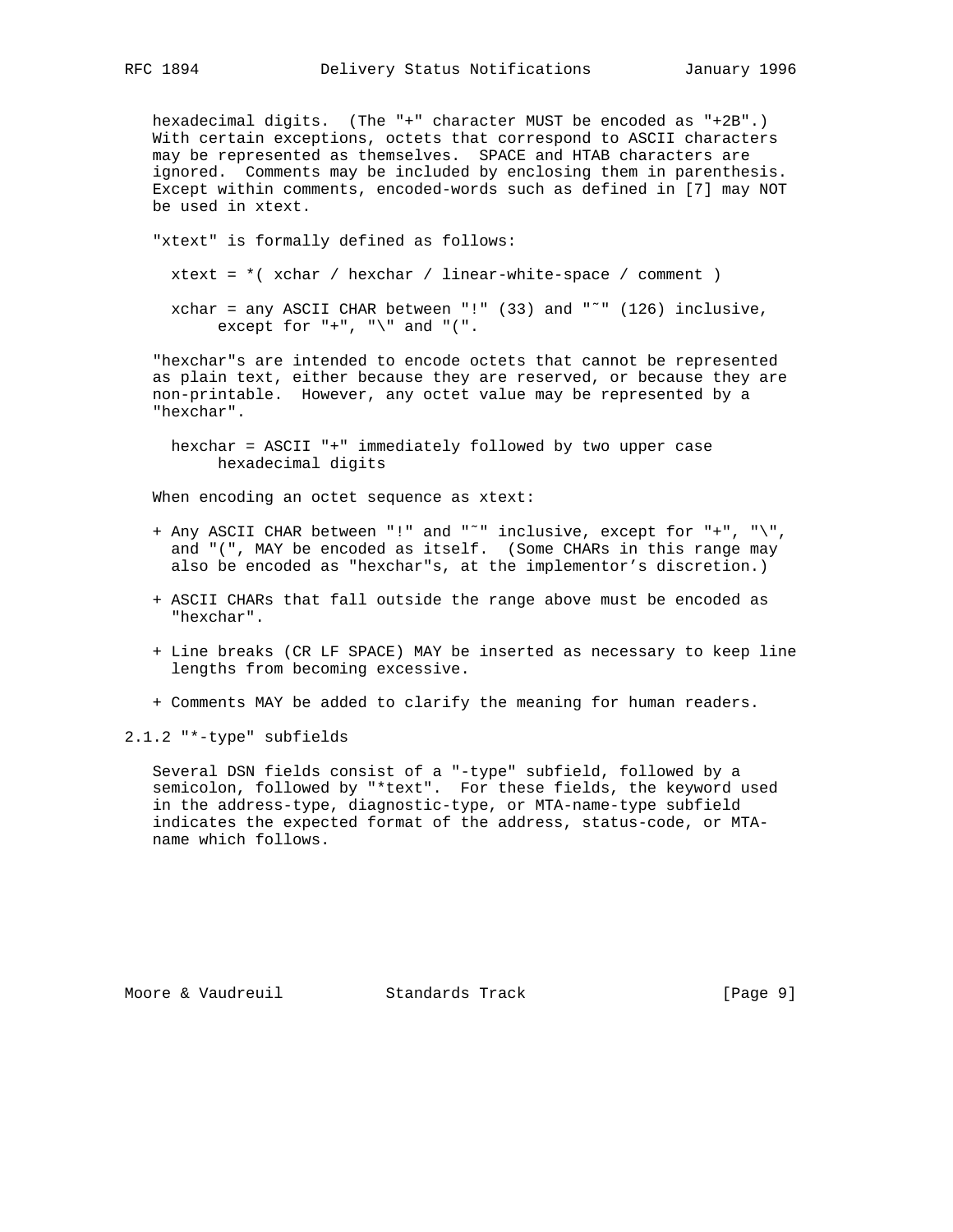The "-type" subfields are defined as follows:

(a) An "address-type" specifies the format of a mailbox address. For example, Internet mail addresses use the "rfc822" address-type.

address-type = atom

(b) A "diagnostic-type" specifies the format of a status code. For example, when a DSN field contains a reply code reported via the Simple Mail Transfer Protocol [3], the "smtp" diagnostic-type is used.

diagnostic-type = atom

(c) An "MTA-name-type" specifies the format of an MTA name. For example, for an SMTP server on an Internet host, the MTA name is the domain name of that host, and the "dns" MTA-name-type is used.

mta-name-type = atom

 Values for address-type, diagnostic-type, and MTA-name-type are case-insensitive. Thus address-type values of "RFC822" and "rfc822" are equivalent.

 The Internet Assigned Numbers Authority (IANA) will maintain a registry of address-types, diagnostic-types, and MTA-name-types, along with descriptions of the meanings and acceptable values of each, or a reference to a one or more specifications that provide such descriptions. (The "rfc822" address-type, "smtp" diagnostic type, and "dns" MTA-name-type are defined in [4].) Registration forms for address-type, diagnostic-type, and MTA-name-type appear in section 8 of this document.

 IANA will not accept registrations for any address-type, diagnostic type, or MTA-name-type name that begins with "X-". These type names are reserved for experimental use.

2.1.3 Lexical tokens imported from RFC 822

 The following lexical tokens, defined in [6], are used in the ABNF grammar for DSNs: atom, CHAR, comment, CR, CRLF, DIGIT, LF, linear white-space, SPACE, text. The date-time lexical token is defined in [8].

Moore & Vaudreuil **Standards Track** [Page 10]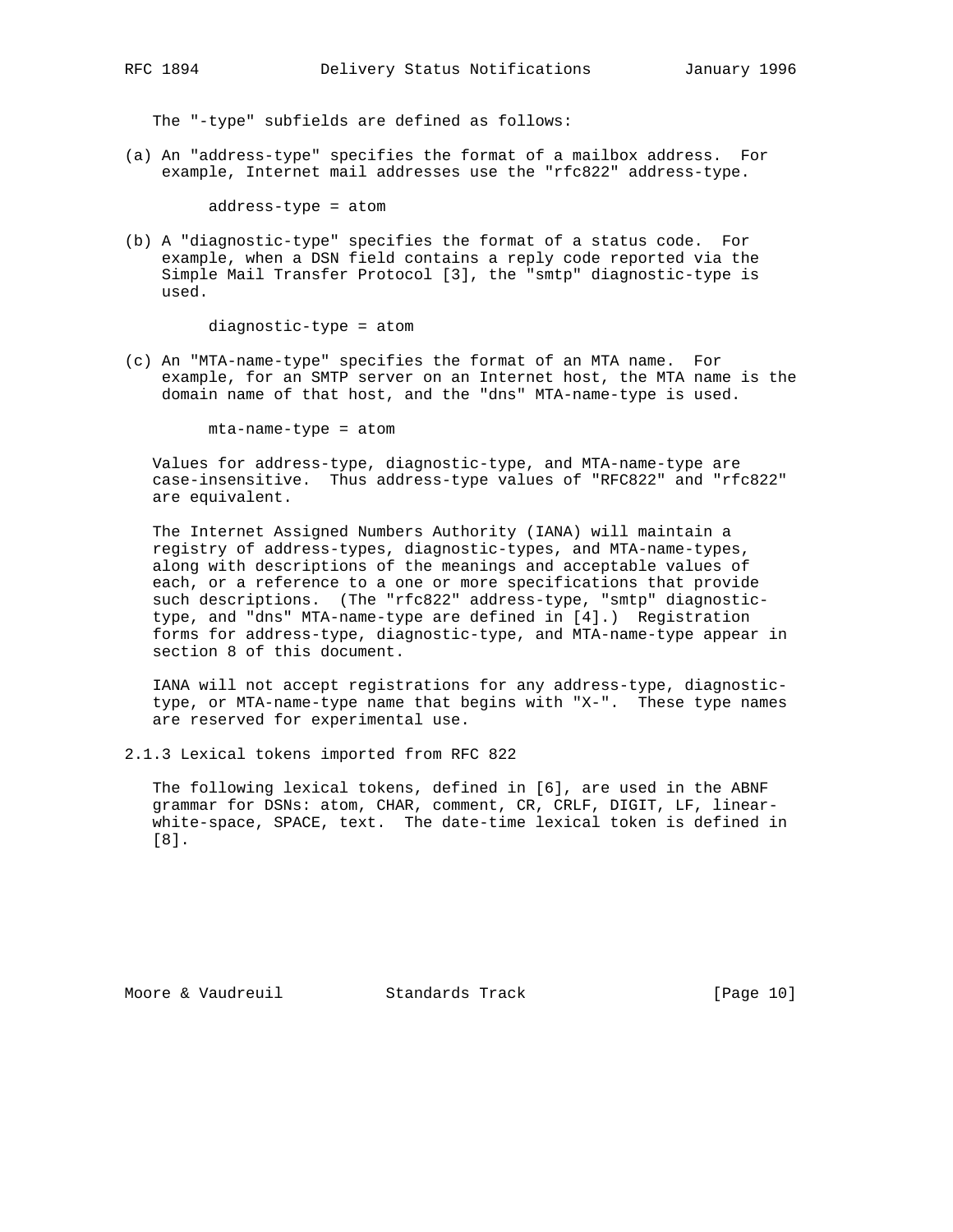# 2.2 Per-Message DSN Fields

 Some fields of a DSN apply to all of the delivery attempts described by that DSN. These fields may appear at most once in any DSN. These fields are used to correlate the DSN with the original message transaction and to provide additional information which may be useful to gateways.

 per-message-fields = [ original-envelope-id-field CRLF ] reporting-mta-field CRLF [ dsn-gateway-field CRLF ] [ received-from-mta-field CRLF ] [ arrival-date-field CRLF ] \*( extension-field CRLF )

2.2.1 The Original-Envelope-Id field

 The optional Original-Envelope-Id field contains an "envelope identifier" which uniquely identifies the transaction during which the message was submitted, and was either (a) specified by the sender and supplied to the sender's MTA, or (b) generated by the sender's MTA and made available to the sender when the message was submitted. Its purpose is to allow the sender (or her user agent) to associate the returned DSN with the specific transaction in which the message was sent.

 If such an envelope identifier was present in the envelope which accompanied the message when it arrived at the Reporting MTA, it SHOULD be supplied in the Original-Envelope-Id field of any DSNs issued as a result of an attempt to deliver the message. Except when a DSN is issued by the sender's MTA, an MTA MUST NOT supply this field unless there is an envelope-identifier field in the envelope which accompanied this message on its arrival at the Reporting MTA.

The Original-Envelope-Id field is defined as follows:

 original-envelope-id-field = "Original-Envelope-Id" ":" envelope-id

envelope-id = \*text

There may be at most one Original-Envelope-Id field per DSN.

 The envelope-id is CASE-SENSITIVE. The DSN MUST preserve the original case and spelling of the envelope-id.

Moore & Vaudreuil Standards Track [Page 11]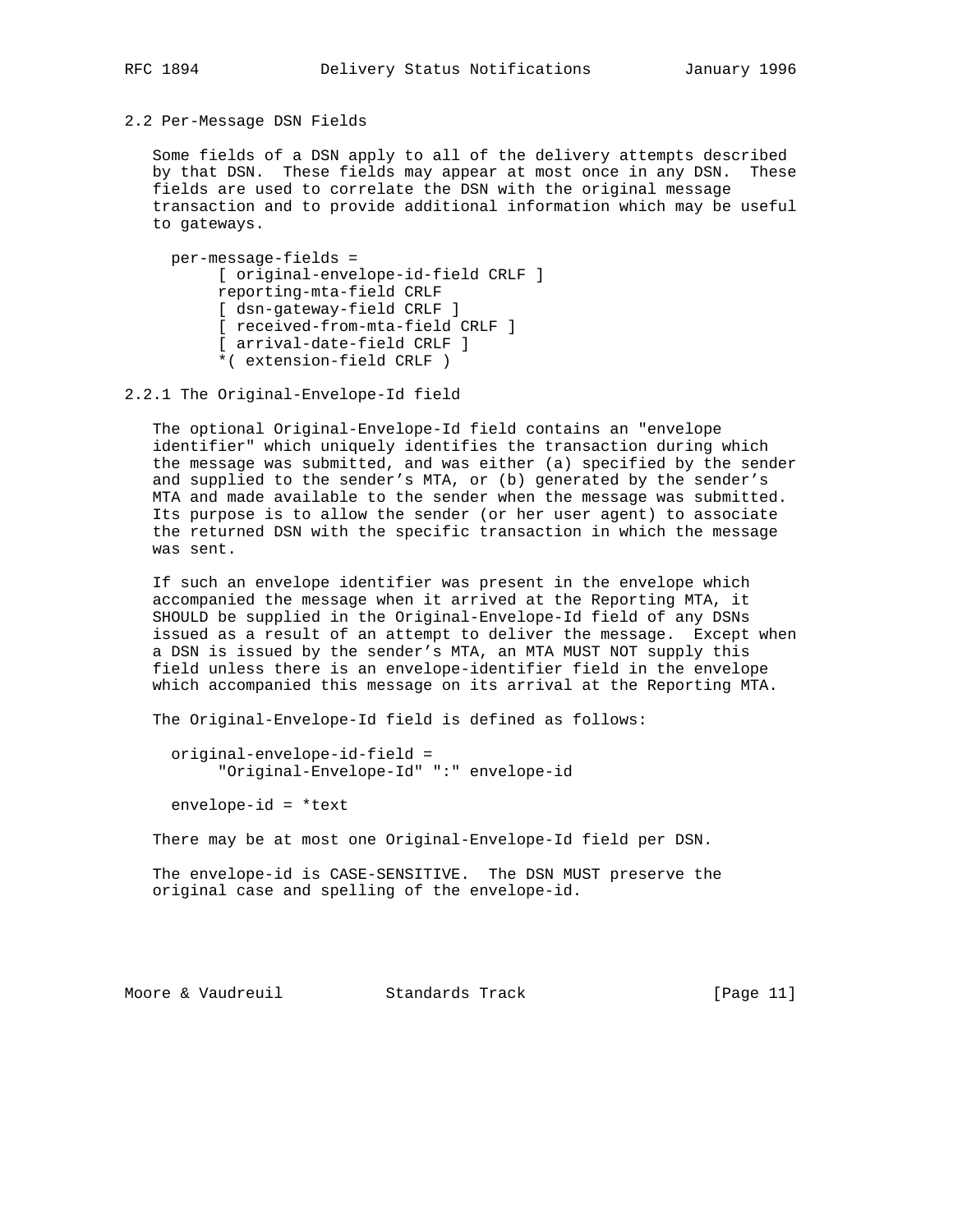NOTE: The Original-Envelope-Id is NOT the same as the Message-Id from the message header. The Message-Id identifies the content of the

 message, while the Original-Envelope-Id identifies the transaction in which the message is sent.

2.2.2 The Reporting-MTA DSN field

 reporting-mta-field = "Reporting-MTA" ":" mta-name-type ";" mta-name

mta-name = \*text

The Reporting-MTA field is defined as follows:

 A DSN describes the results of attempts to deliver, relay, or gateway a message to one or more recipients. In all cases, the Reporting-MTA is the MTA which attempted to perform the delivery, relay, or gateway operation described in the DSN. This field is required.

 Note that if an SMTP client attempts to relay a message to an SMTP server and receives an error reply to a RCPT command, the client is responsible for generating the DSN, and the client's domain name will appear in the Reporting-MTA field. (The server's domain name will appear in the Remote-MTA field.)

 Note that the Reporting-MTA is not necessarily the MTA which actually issued the DSN. For example, if an attempt to deliver a message outside of the Internet resulted in a nondelivery notification which was gatewayed back into Internet mail, the Reporting-MTA field of the resulting DSN would be that of the MTA that originally reported the delivery failure, not that of the gateway which converted the foreign notification into a DSN. See Figure 2.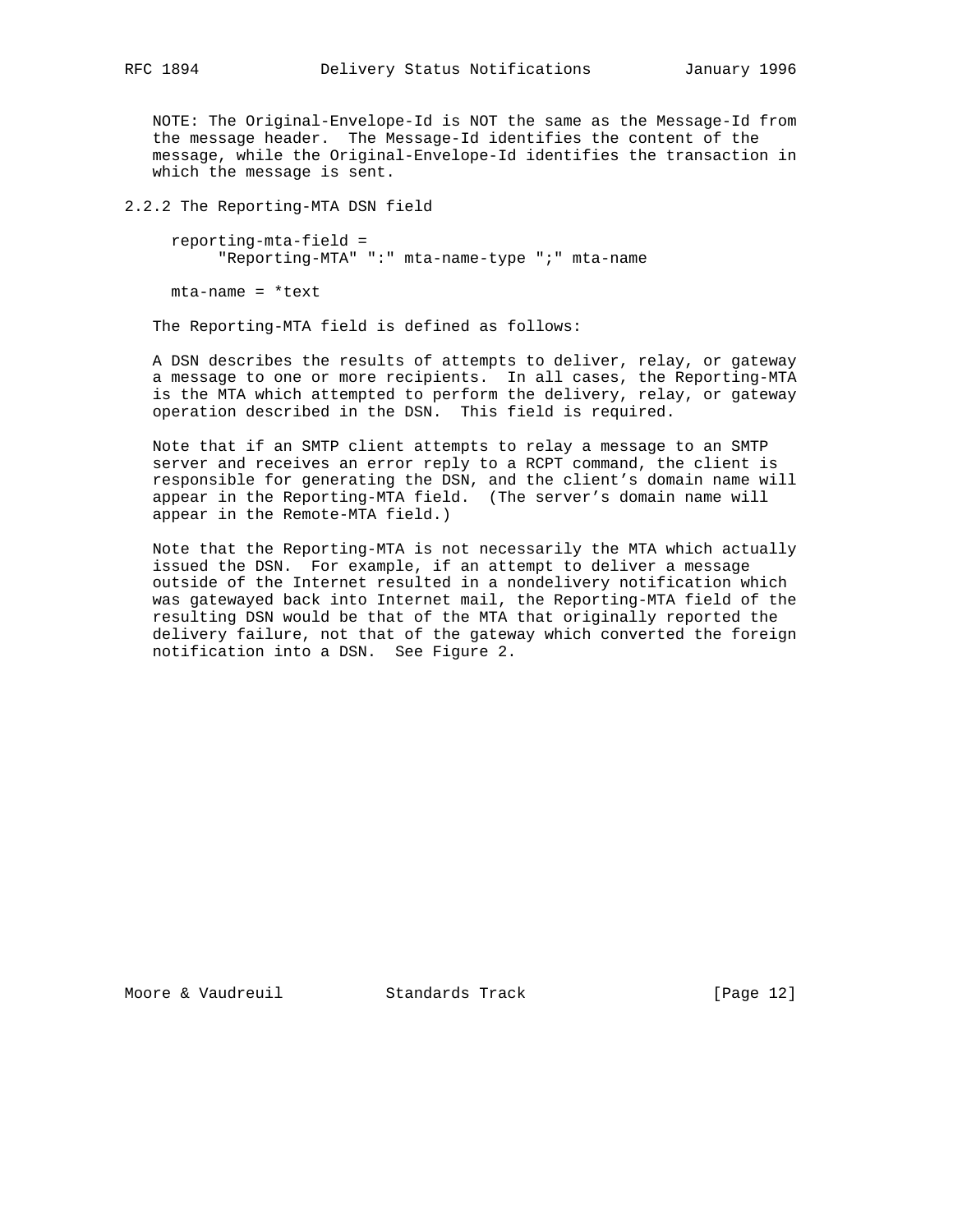

Figure 2. DSNs in the presence of gateways

- (1) message is gatewayed into recipient's environment
- (2) attempt to relay message fails
- (3) reporting-mta (in recipient's environment) returns nondelivery notification
- (4) gateway translates foreign notification into a DSN

 The mta-name portion of the Reporting-MTA field is formatted according to the conventions indicated by the mta-name-type subfield. If an MTA functions as a gateway between dissimilar mail environments and thus is known by multiple names depending on the environment, the mta-name subfield SHOULD contain the name used by the environment from which the message was accepted by the Reporting-MTA.

 Because the exact spelling of an MTA name may be significant in a particular environment, MTA names are CASE-SENSITIVE.

2.2.3 The DSN-Gateway field

 The DSN-Gateway field indicates the name of the gateway or MTA which translated a foreign (non-Internet) delivery status notification into this DSN. This field MUST appear in any DSN which was translated by a gateway from a foreign system into DSN format, and MUST NOT appear otherwise.

dsn-gateway-field = "DSN-Gateway" ":" mta-name-type ";" mta-name

Moore & Vaudreuil **Standards Track** [Page 13]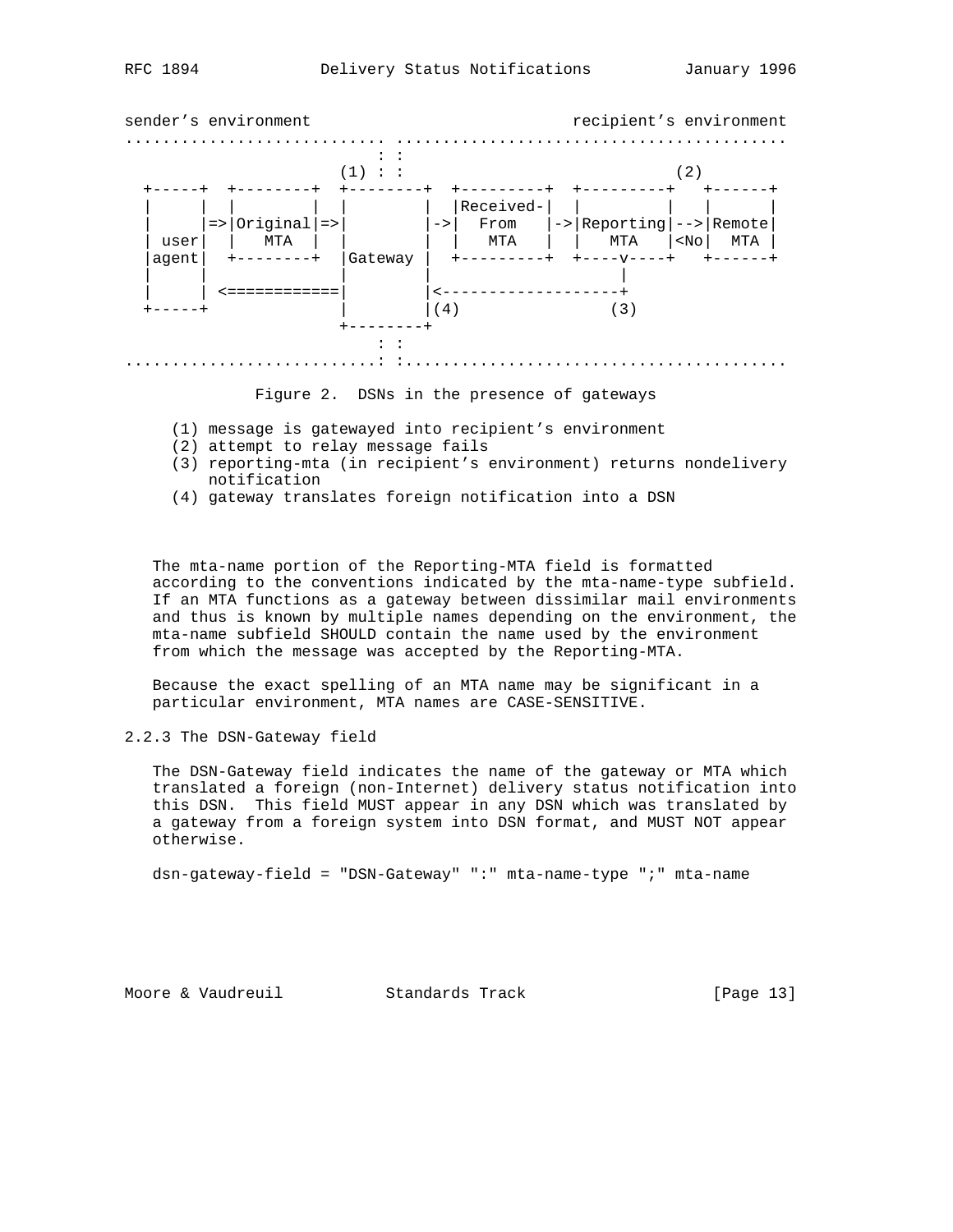For gateways into Internet mail, the MTA-name-type will normally be "smtp", and the mta-name will be the Internet domain name of the gateway.

2.2.4 The Received-From-MTA DSN field

 The optional Received-From-MTA field indicates the name of the MTA from which the message was received.

 received-from-mta-field = "Received-From-MTA" ":" mta-name-type ";" mta-name

 If the message was received from an Internet host via SMTP, the contents of the mta-name subfield SHOULD be the Internet domain name supplied in the HELO or EHLO command, and the network address used by the SMTP client SHOULD be included as a comment enclosed in parentheses. (In this case, the MTA-name-type will be "smtp".)

 The mta-name portion of the Received-From-MTA field is formatted according to the conventions indicated by the MTA-name-type subfield.

 Since case is significant in some mail systems, the exact spelling, including case, of the MTA name SHOULD be preserved.

2.2.5 The Arrival-Date DSN field

 The optional Arrival-Date field indicates the date and time at which the message arrived at the Reporting MTA. If the Last-Attempt-Date field is also provided in a per-recipient field, this can be used to determine the interval between when the message arrived at the Reporting MTA and when the report was issued for that recipient.

arrival-date-field = "Arrival-Date" ":" date-time

 The date and time are expressed in RFC 822 'date-time' format, as modified by [8]. Numeric timezones ([+/-]HHMM format) MUST be used.

2.3 Per-Recipient DSN fields

 A DSN contains information about attempts to deliver a message to one or more recipients. The delivery information for any particular recipient is contained in a group of contiguous per-recipient fields. Each group of per-recipient fields is preceded by a blank line.

Moore & Vaudreuil **Standards Track** [Page 14]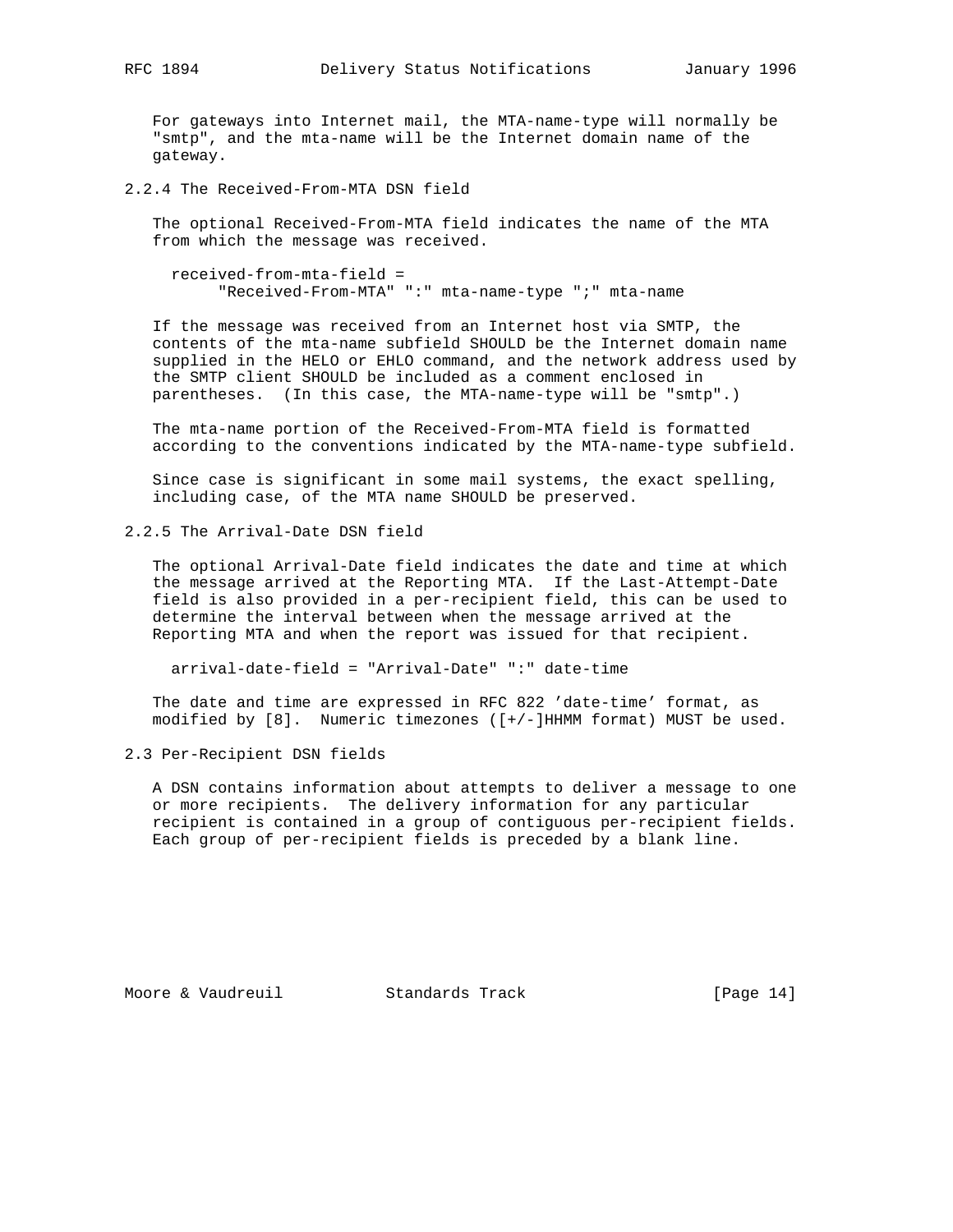The syntax for the group of per-recipient fields is as follows:

```
 per-recipient-fields =
      [ original-recipient-field CRLF ]
      final-recipient-field CRLF
      action-field CRLF
      status-field CRLF
      [ remote-mta-field CRLF ]
      [ diagnostic-code-field CRLF ]
      [ last-attempt-date-field CRLF ]
      [ will-retry-until-field CRLF ]
      *( extension-field CRLF )
```
2.3.1 Original-Recipient field

 The Original-Recipient field indicates the original recipient address as specified by the sender of the message for which the DSN is being issued.

 original-recipient-field = "Original-Recipient" ":" address-type ";" generic-address

generic-address = \*text

 The address-type field indicates the type of the original recipient address. If the message originated within the Internet, the address-type field field will normally be "rfc822", and the address will be according to the syntax specified in [6]. The value "unknown" should be used if the Reporting MTA cannot determine the type of the original recipient address from the message envelope.

 This field is optional. It should be included only if the sender specified recipient address was present in the message envelope, such as by the SMTP extensions defined in [4]. This address is the same as that provided by the sender and can be used to automatically correlate DSN reports and message transactions.

2.3.2 Final-Recipient field

 The Final-Recipient field indicates the recipient for which this set of per-recipient fields applies. This field MUST be present in each set of per-recipient data.

Moore & Vaudreuil Standards Track [Page 15]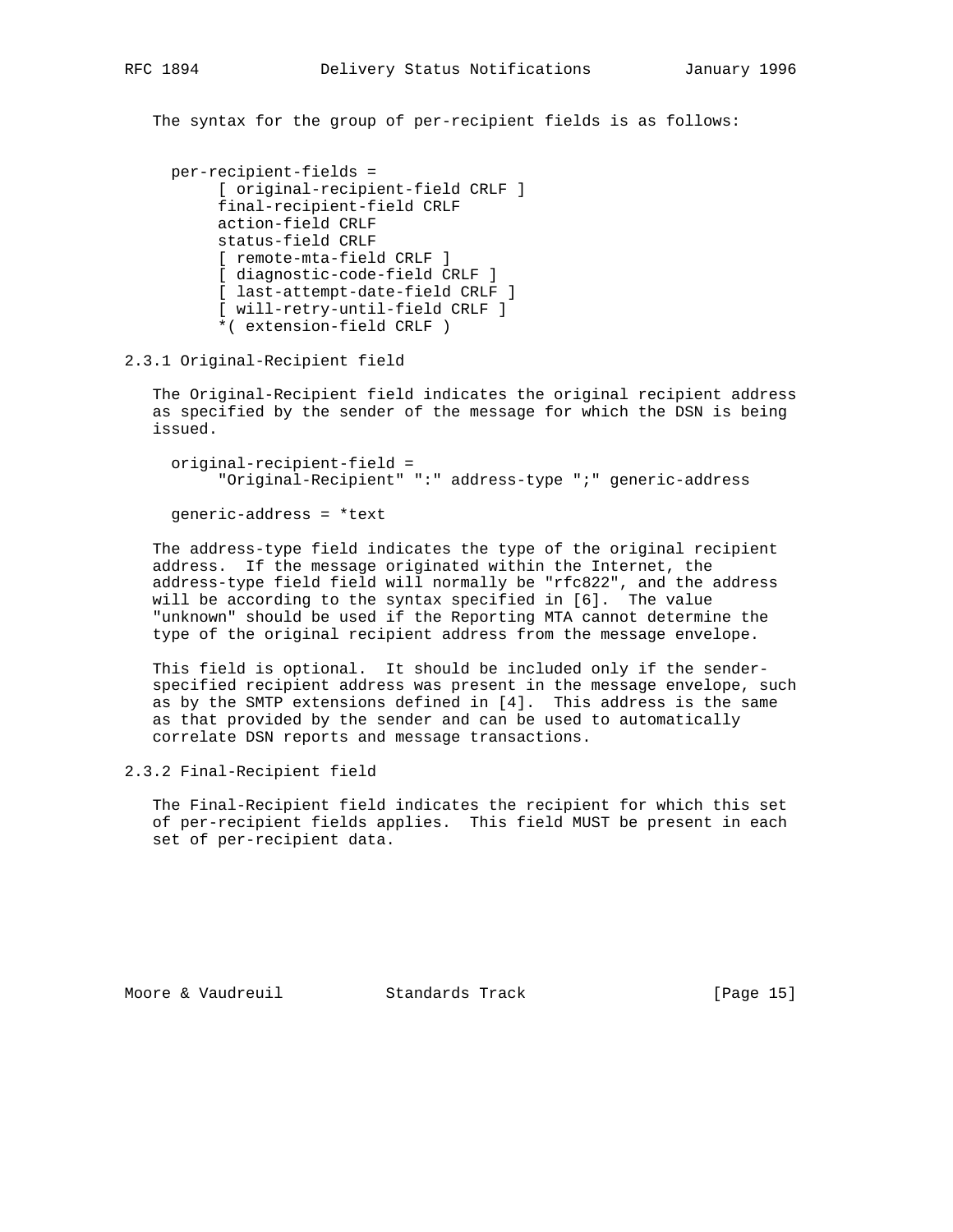The syntax of the field is as follows:

 final-recipient-field = "Final-Recipient" ":" address-type ";" generic-address

 The generic-address subfield of the Final-Recipient field MUST contain the mailbox address of the recipient (from the transport envelope) as it was when the message was accepted for delivery by the Reporting MTA.

 The Final-Recipient address may differ from the address originally provided by the sender, because it may have been transformed during forwarding and gatewaying into an totally unrecognizable mess. However, in the absence of the optional Original-Recipient field, the Final-Recipient field and any returned content may be the only information available with which to correlate the DSN with a particular message submission.

 The address-type subfield indicates the type of address expected by the reporting MTA in that context. Recipient addresses obtained via SMTP will normally be of address-type "rfc822".

 NOTE: The Reporting MTA is not expected to ensure that the address actually conforms to the syntax conventions of the address-type. Instead, it MUST report exactly the address received in the envelope, unless that address contains characters such as CR or LF which may not appear in a DSN field.

 Since mailbox addresses (including those used in the Internet) may be case sensitive, the case of alphabetic characters in the address MUST be preserved.

2.3.3 Action field

 The Action field indicates the action performed by the Reporting-MTA as a result of its attempt to deliver the message to this recipient address. This field MUST be present for each recipient named in the DSN.

 The syntax for the action-field is: action-field = "Action" ":" action-value action-value = "failed" / "delayed" / "delivered" / "relayed" / "expanded"

Moore & Vaudreuil **Standards Track** [Page 16]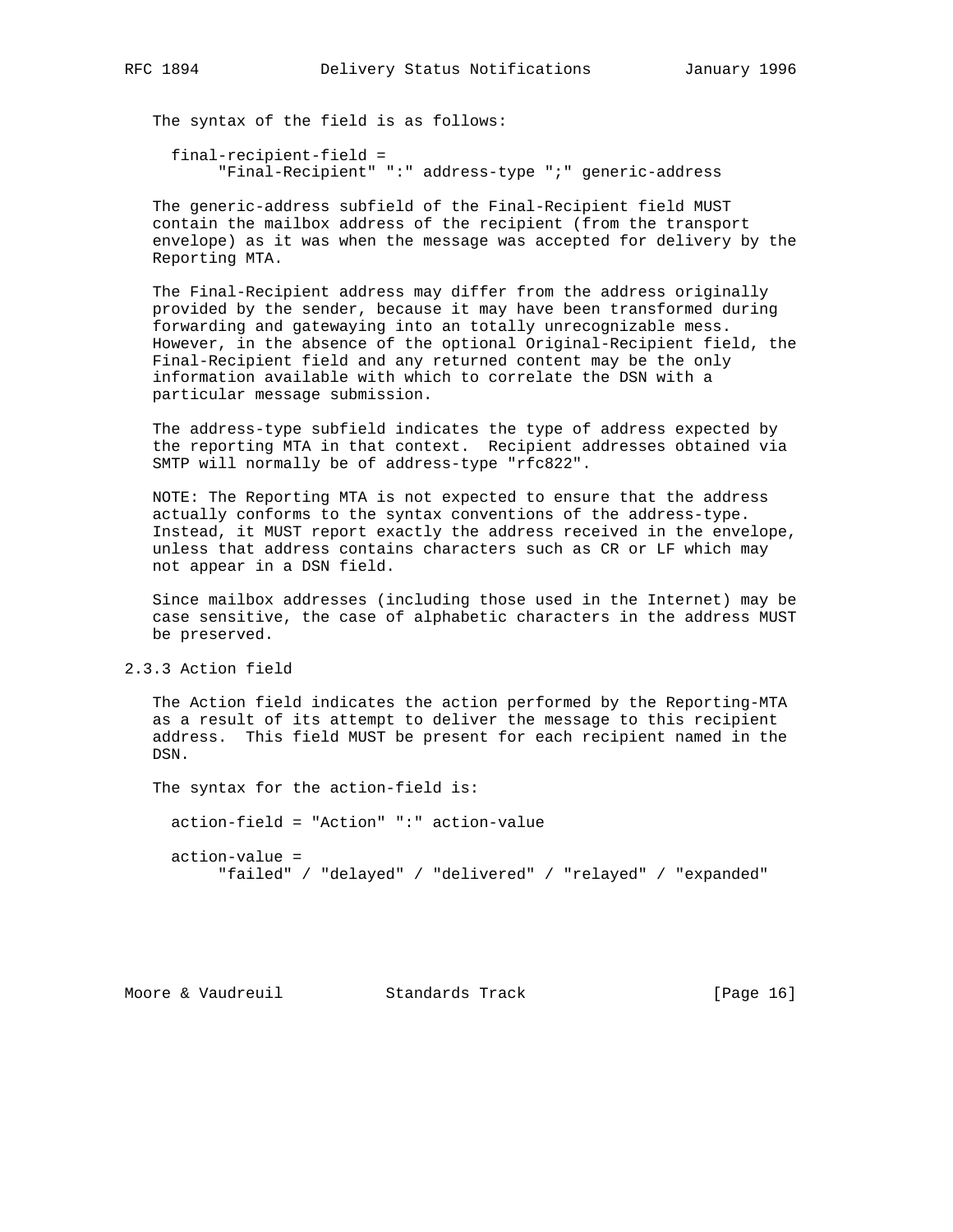The action-value may be spelled in any combination of upper and lower case characters.

- "failed" indicates that the message could not be delivered to the recipient. The Reporting MTA has abandoned any attempts to deliver the message to this recipient. No further notifications should be expected.
- "delayed" indicates that the Reporting MTA has so far been unable to deliver or relay the message, but it will continue to attempt to do so. Additional notification messages may be issued as the message is further delayed or successfully delivered, or if delivery attempts are later abandoned.
- "delivered" indicates that the message was successfully delivered to the recipient address specified by the sender, which includes "delivery" to a mailing list exploder. It does not indicate that the message has been read. This is a terminal state and no further DSN for this recipient should be expected.
- "relayed" indicates that the message has been relayed or gatewayed into an environment that does not accept responsibility for generating DSNs upon successful delivery. This action value SHOULD NOT be used unless the sender has requested notification of successful delivery for this recipient.
- "expanded" indicates that the message has been successfully delivered to the recipient address as specified by the sender, and forwarded by the Reporting-MTA beyond that destination to multiple additional recipient addresses. An action-value of "expanded" differs from "delivered" in that "expanded" is not a terminal state. Further "failed" and/or "delayed" notifications may be provided.

 Using the terms "mailing list" and "alias" as defined in [4], section 7.2.7: An action-value of "expanded" is only to be used when the message is delivered to a multiple recipient "alias". An action-value of "expanded" SHOULD NOT be used with a DSN issued on delivery of a message to a "mailing list".

 NOTE ON ACTION VS. STATUS CODES: Although the 'action' field might seem to be redundant with the 'status' field, this is not the case. In particular, a "temporary failure" ("4") status code could be used with an action-value of either "delayed" or "failed". For example, assume that an SMTP client repeatedly tries to relay a message to the mail exchanger for a recipient, but fails because a query to a domain

Moore & Vaudreuil **Standards Track** [Page 17]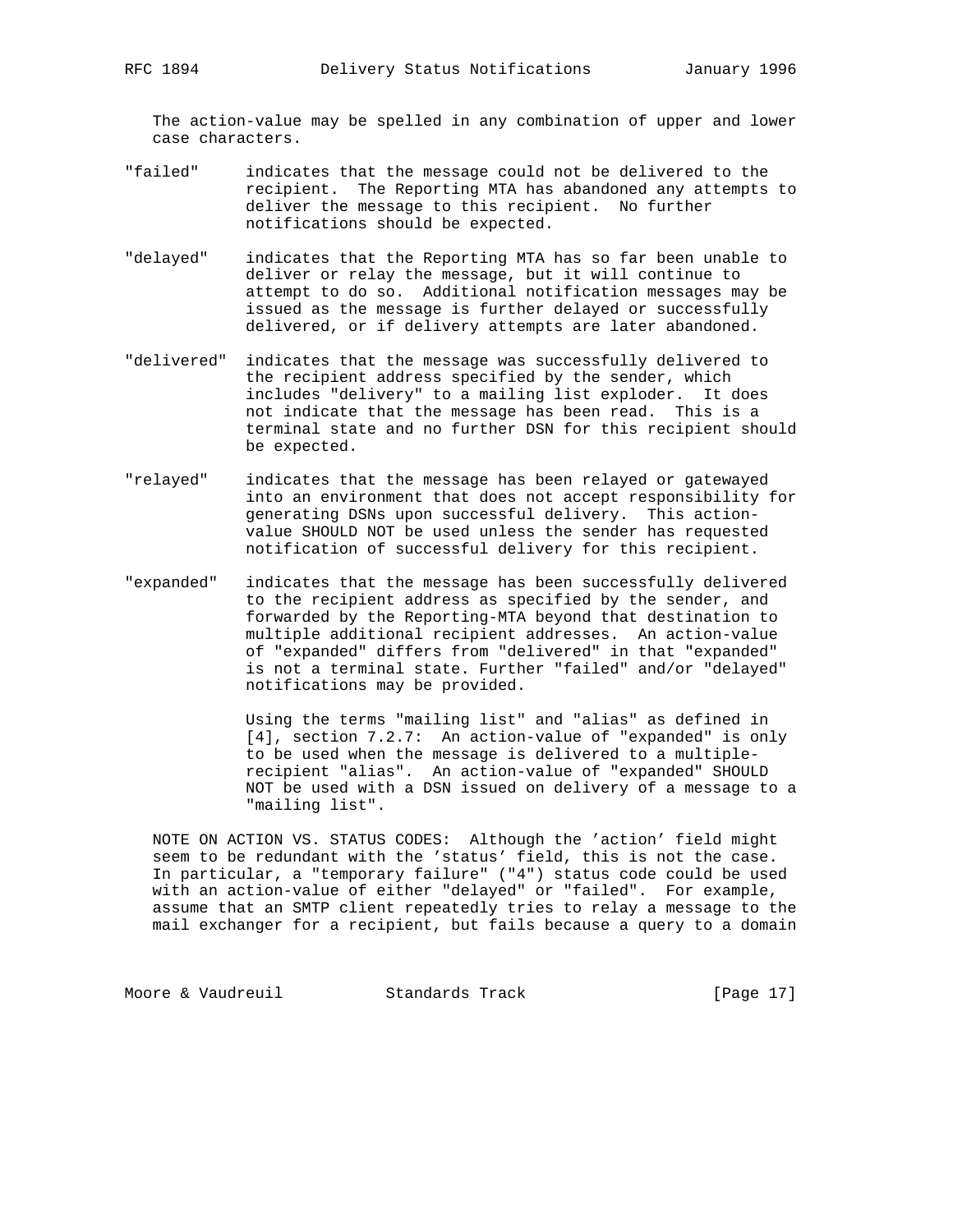name server timed out. After a few hours, it might issue a "delayed" DSN to inform the sender that the message had not yet been delivered. After a few days, the MTA might abandon its attempt to deliver the message and return a "failed" DSN. The status code (which would begin with a "4" to indicate "temporary failure") would be the same for both DSNs.

 Another example for which the action and status codes may appear contradictory: If an MTA or mail gateway cannot deliver a message because doing so would entail conversions resulting in an unacceptable loss of information, it would issue a DSN with the 'action' field of "failure" and a status code of 'XXX'. If the message had instead been relayed, but with some loss of information, it might generate a DSN with the same XXX status-code, but with an action field of "relayed".

2.3.4 Status field

 The per-recipient Status field contains a transport-independent status code which indicates the delivery status of the message to that recipient. This field MUST be present for each delivery attempt which is described by a DSN.

The syntax of the status field is:

status-field = "Status" ":" status-code

status-code = DIGIT "." 1\*3DIGIT "." 1\*3DIGIT

 ; White-space characters and comments are NOT allowed within a ; status-code, though a comment enclosed in parentheses MAY follow ; the last numeric subfield of the status-code. Each numeric ; subfield within the status-code MUST be expressed without ; leading zero digits.

 Status codes thus consist of three numerical fields separated by ".". The first sub-field indicates whether the delivery attempt was successful (2 = success, 4 = persistent temporary failure, 5 = permanent failure). The second sub-field indicates the probable source of any delivery anomalies, and the third sub-field denotes a precise error condition, if known.

The initial set of status-codes is defined in [5].

Moore & Vaudreuil **Standards Track** [Page 18]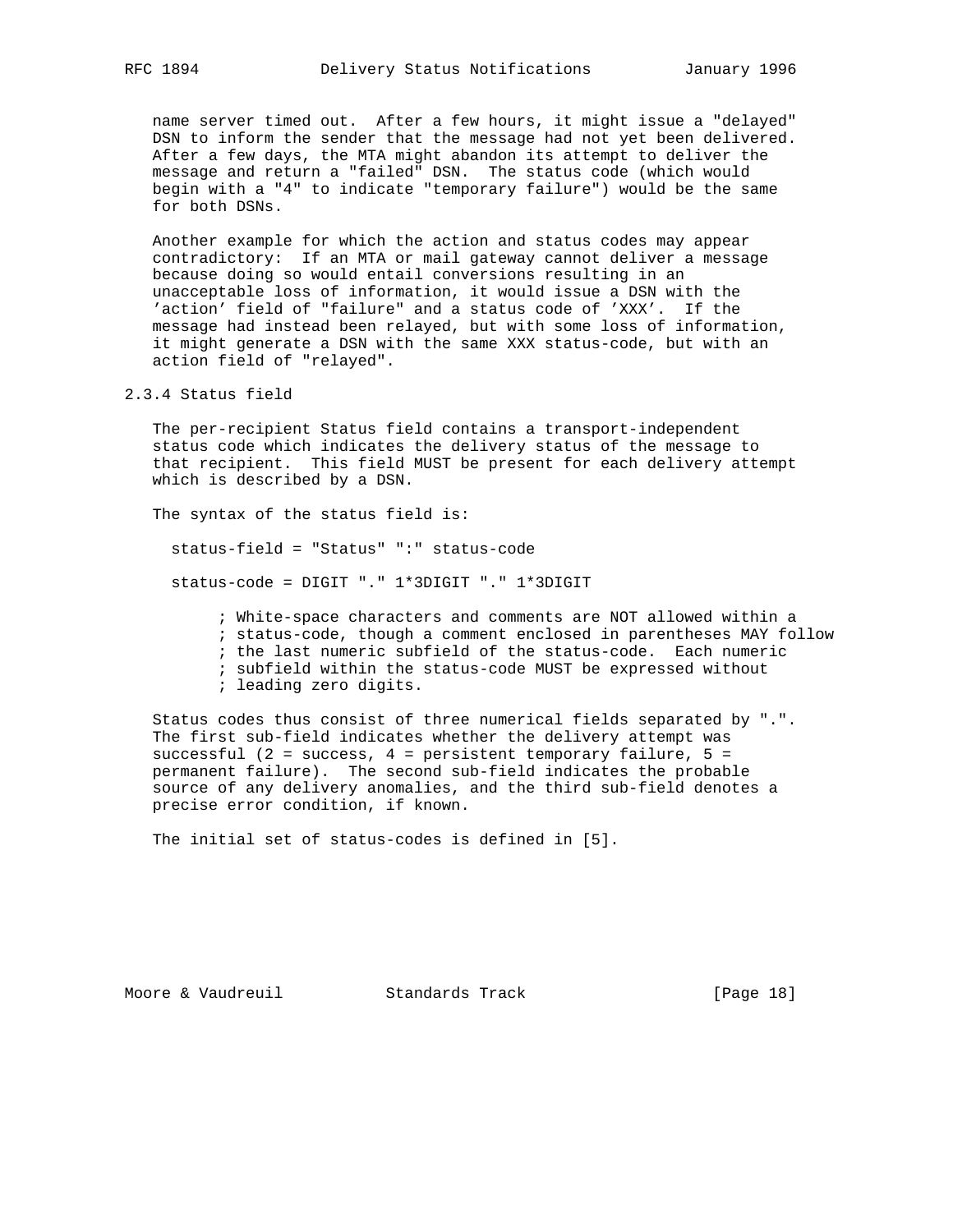2.3.5 Remote-MTA field

 The value associated with the Remote-MTA DSN field is a printable ASCII representation of the name of the "remote" MTA that reported delivery status to the "reporting" MTA.

remote-mta-field = "Remote-MTA" ":" mta-name-type ";" mta-name

 NOTE: The Remote-MTA field preserves the "while talking to" information that was provided in some pre-existing nondelivery reports.

 This field is optional. It MUST NOT be included if no remote MTA was involved in the attempted delivery of the message to that recipient.

2.3.6 Diagnostic-Code field

 For a "failed" or "delayed" recipient, the Diagnostic-Code DSN field contains the actual diagnostic code issued by the mail transport. Since such codes vary from one mail transport to another, the diagnostic-type subfield is needed to specify which type of diagnostic code is represented.

 diagnostic-code-field = "Diagnostic-Code" ":" diagnostic-type ";" \*text

 NOTE: The information in the Diagnostic-Code field may be somewhat redundant with that from the Status field. The Status field is needed so that any DSN, regardless of origin, may be understood by any user agent or gateway that parses DSNs. Since the Status code will sometimes be less precise than the actual transport diagnostic code, the Diagnostic-Code field is provided to retain the latter information. Such information may be useful in a trouble ticket sent to the administrator of the Reporting MTA, or when tunneling foreign nondelivery reports through DSNs.

 If the Diagnostic Code was obtained from a Remote MTA during an attempt to relay the message to that MTA, the Remote-MTA field should be present. When interpreting a DSN, the presence of a Remote-MTA field indicates that the Diagnostic Code was issued by the Remote MTA. The absence of a Remote-MTA indicates that the Diagnostic Code was issued by the Reporting MTA.

 In addition to the Diagnostic-Code itself, additional textual description of the diagnostic, MAY appear in a comment enclosed in parentheses.

Moore & Vaudreuil Standards Track [Page 19]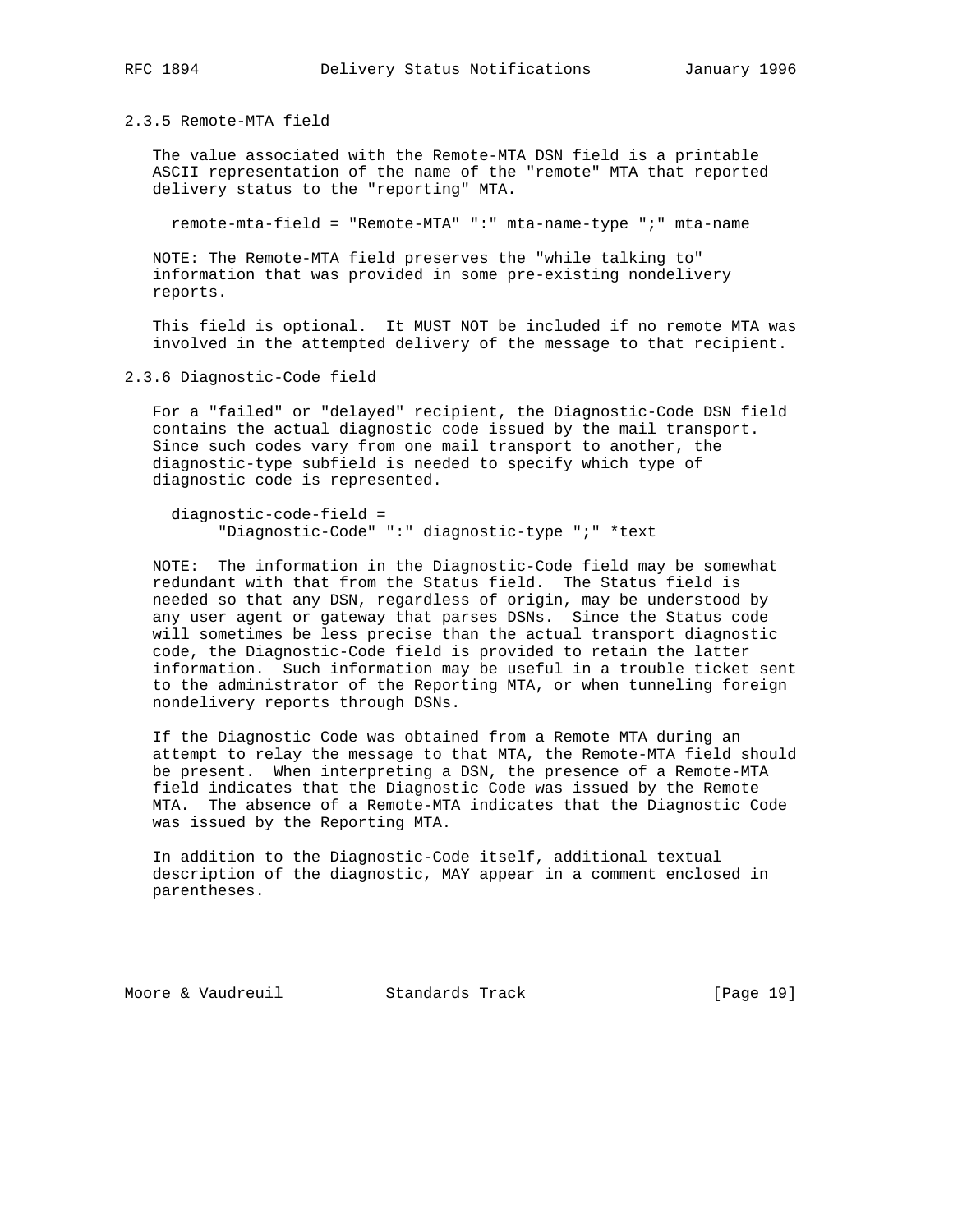This field is optional, because some mail systems supply no additional information beyond that which is returned in the 'action' and 'status' fields. However, this field SHOULD be included if transport-specific diagnostic information is available.

2.3.7 Last-Attempt-Date field

 The Last-Attempt-Date field gives the date and time of the last attempt to relay, gateway, or deliver the message (whether successful or unsuccessful) by the Reporting MTA. This is not necessarily the same as the value of the Date field from the header of the message used to transmit this delivery status notification: In cases where the DSN was generated by a gateway, the Date field in the message header contains the time the DSN was sent by the gateway and the DSN Last-Attempt-Date field contains the time the last delivery attempt occurred.

last-attempt-date-field = "Last-Attempt-Date" ":" date-time

 This field is optional. It MUST NOT be included if the actual date and time of the last delivery attempt are not available (which might be the case if the DSN were being issued by a gateway).

 The date and time are expressed in RFC 822 'date-time' format, as modified by [8]. Numeric timezones ([+/-]HHMM format) MUST be used.

3.2.1.5 final-log-id field

 The "final-log-id" field gives the final-log-id of the message that was used by the final-mta. This can be useful as an index to the final-mta's log entry for that delivery attempt.

final-log-id-field = "Final-Log-ID" ":" \*text

This field is optional.

2.3.8 Will-Retry-Until field

 For DSNs of type "delayed", the Will-Retry-Until field gives the date after which the Reporting MTA expects to abandon all attempts to deliver the message to that recipient. The Will-Retry-Until field is optional for "delay" DSNs, and MUST NOT appear in other DSNs.

will-retry-until-field = "Will-Retry-Until" ":" date-time

 The date and time are expressed in RFC 822 'date-time' format, as modified by [8]. Numeric timezones ([+/-]HHMM format) MUST be used.

Moore & Vaudreuil **Standards Track** [Page 20]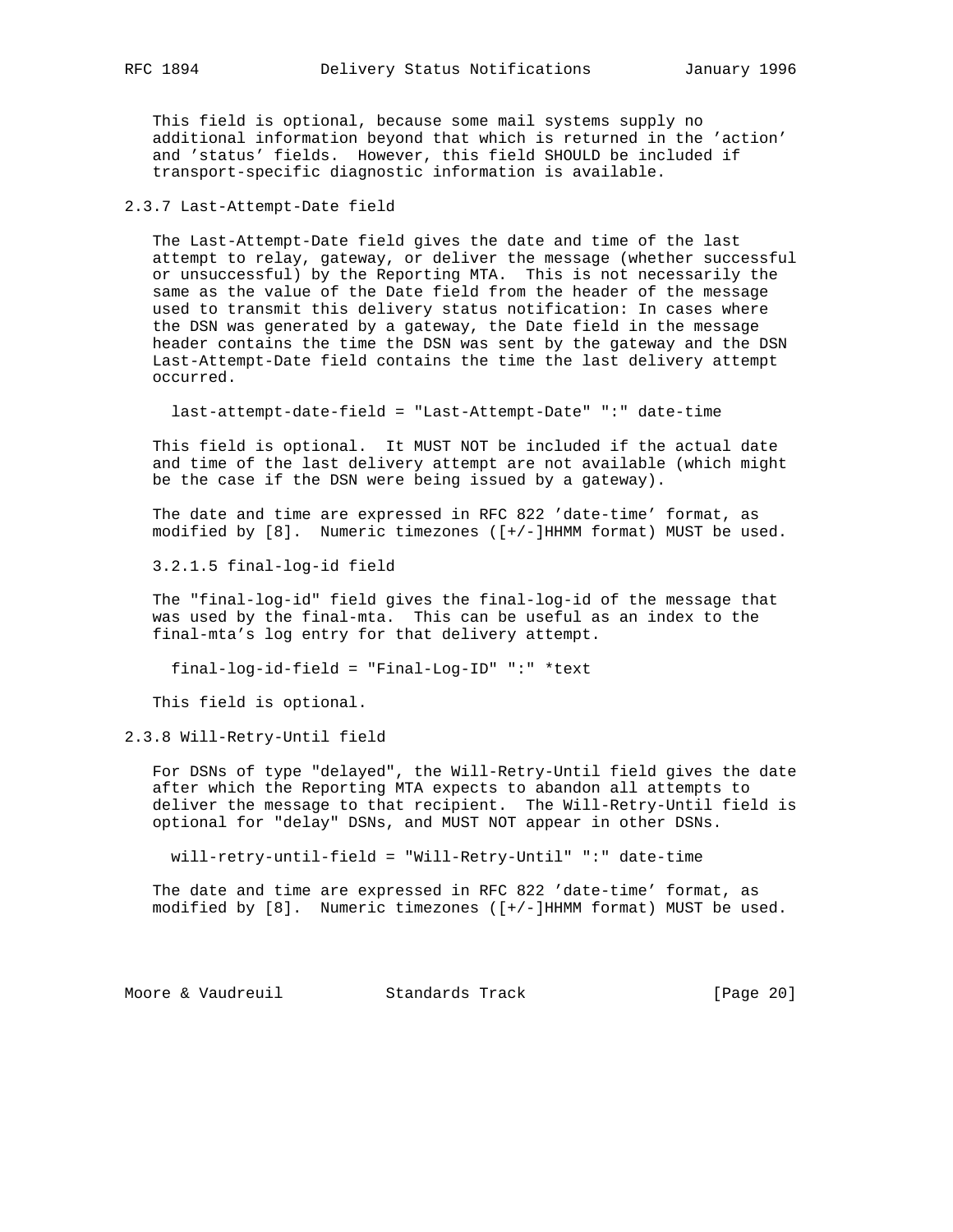# 2.4 Extension fields

 Additional per-message or per-recipient DSN fields may be defined in the future by later revisions or extensions to this specification. Extension-field names beginning with "X-" will never be defined as standard fields; such names are reserved for experimental use. DSN field names NOT beginning with "X-" MUST be registered with the Internet Assigned Numbers Authority (IANA) and published in an RFC.

Extension DSN fields may be defined for the following reasons:

- (a) To allow additional information from foreign delivery status reports to be tunneled through Internet DSNs. The names of such DSN fields should begin with an indication of the foreign environment name (e.g. X400-Physical-Forwarding-Address).
- (b) To allow the transmission of diagnostic information which is specific to a particular mail transport protocol. The names of such DSN fields should begin with an indication of the mail transport being used (e.g. SMTP-Remote-Recipient-Address). Such fields should be used for diagnostic purposes only and not by user agents or mail gateways.
- (c) To allow transmission of diagnostic information which is specific to a particular message transfer agent (MTA). The names of such DSN fields should begin with an indication of the MTA implementation which produced the DSN. (e.g. Foomail-Queue-ID).

 MTA implementors are encouraged to provide adequate information, via extension fields if necessary, to allow an MTA maintainer to understand the nature of correctable delivery failures and how to fix them. For example, if message delivery attempts are logged, the DSN might include information which allows the MTA maintainer to easily find the log entry for a failed delivery attempt.

 If an MTA developer does not wish to register the meanings of such extension fields, "X-" fields may be used for this purpose. To avoid name collisions, the name of the MTA implementation should follow the "X-", (e.g. "X-Foomail-Log-ID").

3. Conformance and Usage Requirements

 An MTA or gateway conforms to this specification if it generates DSNs according to the protocol defined in this memo. For MTAs and gateways that do not support requests for positive delivery notification (such as in [4]), it is sufficient that delivery failure reports use this protocol.

Moore & Vaudreuil **Standards Track** [Page 21]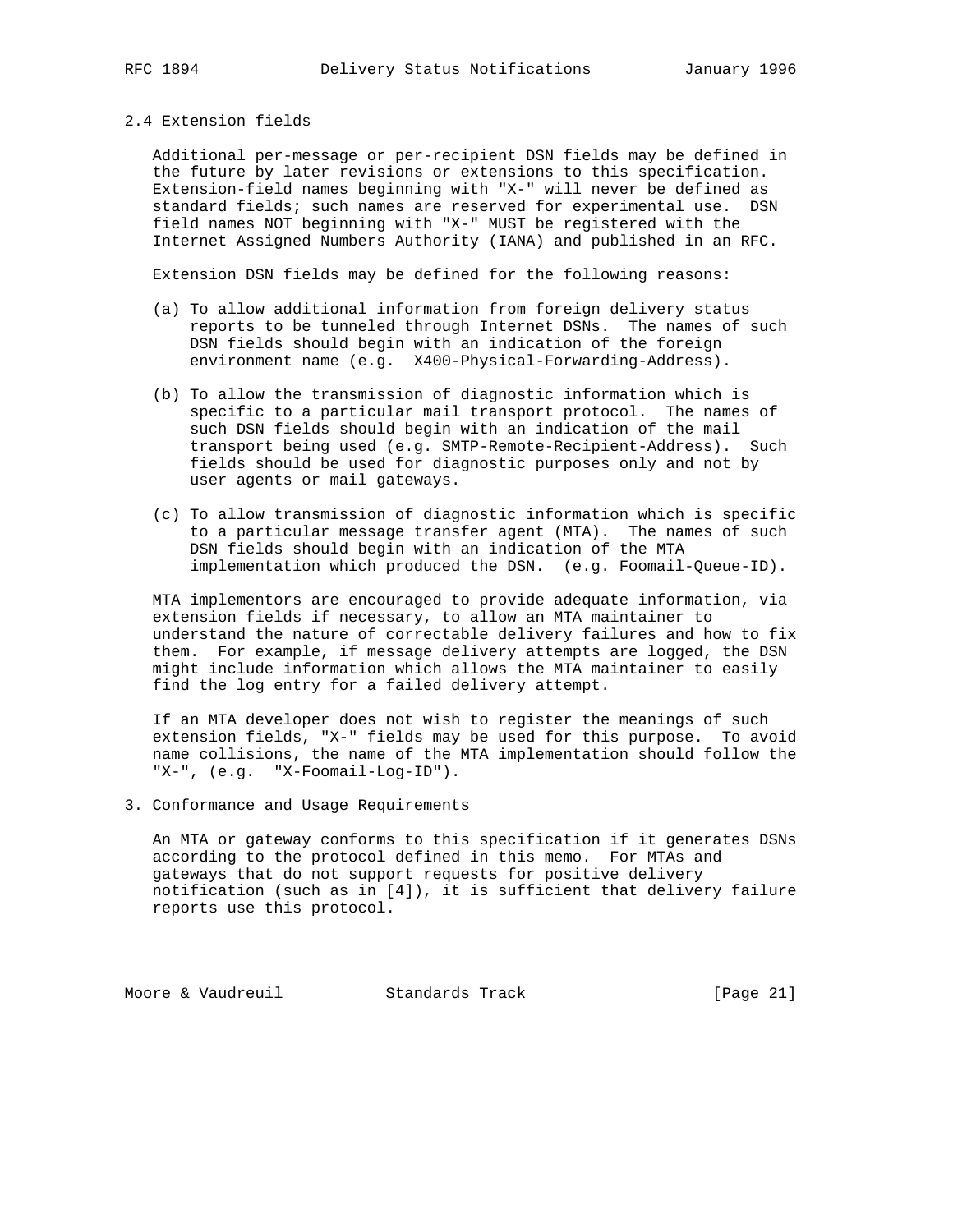A minimal implementation of this specification need generate only the Reporting-MTA per-message field, and the Final-Recipient, Action, and Status fields for each attempt to deliver a message to a recipient described by the DSN. Generation of the other fields, when appropriate, is strongly recommended.

 MTAs and gateways MUST NOT generate the Original-Recipient field of a DSN unless the mail transfer protocol provides the address originally specified by the sender at the time of submission. (Ordinary SMTP does not make that guarantee, but the SMTP extension defined in [4] permits such information to be carried in the envelope if it is available.)

 Each sender-specified recipient address SHOULD result in at most one "delivered" or "failed" DSN for that recipient. If a positive DSN is requested (e.g. one using NOTIFY=SUCCESS in SMTP) for a recipient that is forwarded to multiple recipients of an "alias" (as defined in [4], section 7.2.7), the forwarding MTA SHOULD normally issue a "expanded" DSN for the originally-specified recipient and not propagate the request for a DSN to the forwarding addresses. Alternatively, the forwarding MTA MAY relay the request for a DSN to exactly one of the forwarding addresses and not propagate the request to the others.

 By contrast, successful submission of a message to a mailing list exploder is considered final delivery of the message. Upon delivery of a message to a recipient address corresponding to a mailing list exploder, the Reporting MTA SHOULD issue an appropriate DSN exactly as if the recipient address were that of an ordinary mailbox.

 NOTE: This is actually intended to make DSNs usable by mailing lists themselves. Any message sent to a mailing list subscriber should have its envelope return address pointing to the list maintainer [see RFC 1123, section 5.3.7(E)]. Since DSNs are sent to the envelope return address, all DSNs resulting from delivery to the recipients of a mailing list will be sent to the list maintainer. The list maintainer may elect to mechanically process DSNs upon receipt, and thus automatically delete invalid addresses from the list. (See section 7 of this memo.)

 This specification places no restrictions on the processing of DSNs received by user agents or distribution lists.

4. Security Considerations

The following security considerations apply when using DSNs:

Moore & Vaudreuil **Standards Track** [Page 22]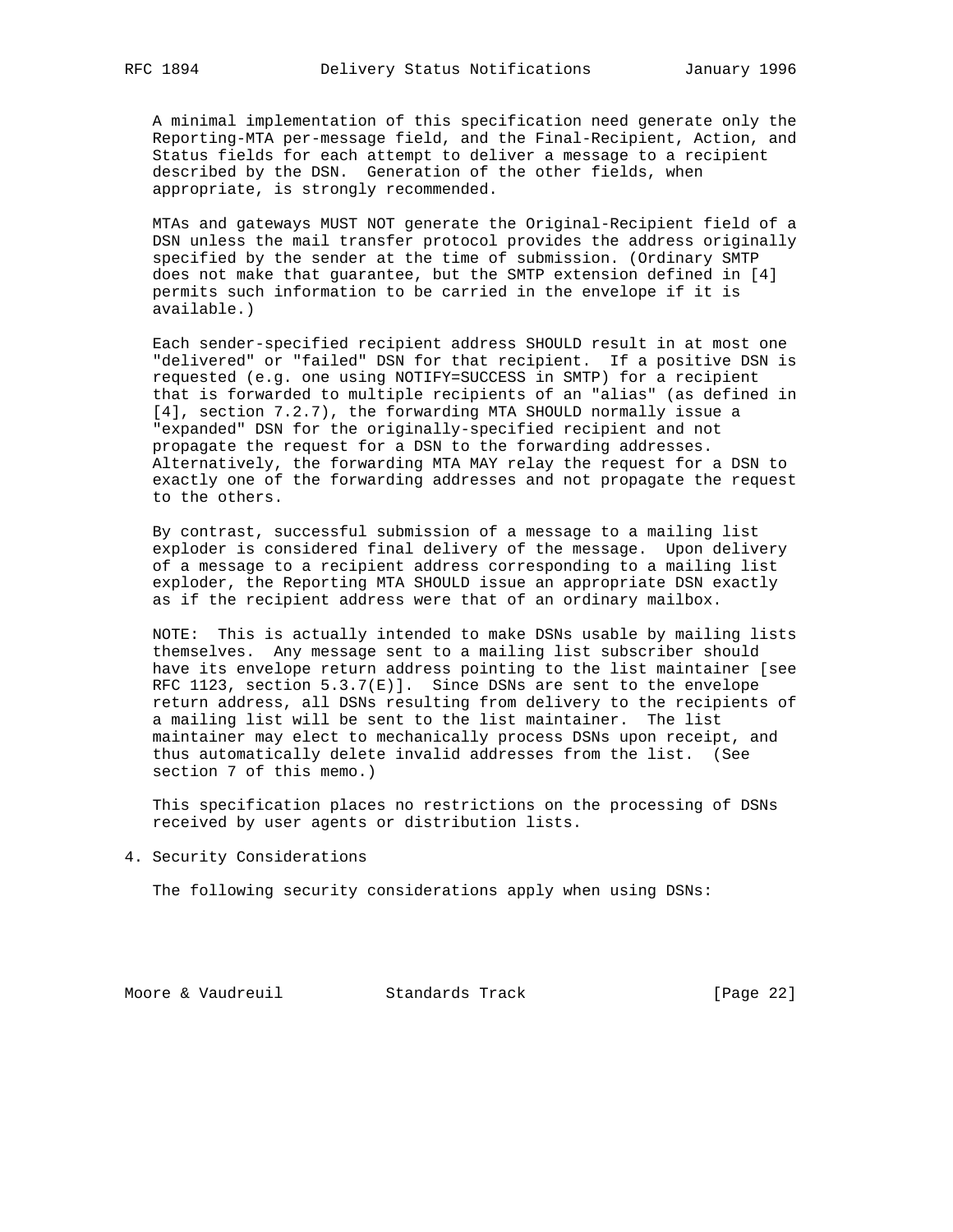4.1 Forgery

 DSNs may be forged as easily as ordinary Internet electronic mail. User agents and automatic mail handling facilities (such as mail distribution list exploders) that wish to make automatic use of DSNs should take appropriate precautions to minimize the potential damage from denial-of-service attacks.

Security threats related to forged DSNs include the sending of:

- (a) A falsified delivery notification when the message is not delivered to the indicated recipient,
- (b) A falsified non-delivery notification when the message was in fact delivered to the indicated recipient,
- (c) A falsified Final-Recipient address,
- (d) A falsified Remote-MTA identification,
- (e) A falsified relay notification when the message is "dead ended".
- (f) Unsolicited DSNs
- 4.2 Confidentiality

 Another dimension of security is confidentiality. There may be cases in which a message recipient is autoforwarding messages but does not wish to divulge the address to which the messages are autoforwarded. The desire for such confidentiality will probably be heightened as "wireless mailboxes", such as pagers, become more widely used as autoforward addresses.

 MTA authors are encouraged to provide a mechanism which enables the end user to preserve the confidentiality of a forwarding address. Depending on the degree of confidentiality required, and the nature of the environment to which a message were being forwarded, this might be accomplished by one or more of:

- (a) issuing a "relayed" DSN (if a positive DSN was requested) when a message is forwarded to a confidential forwarding address, and disabling requests for positive DSNs for the forwarded message,
- (b) declaring the message to be delivered, issuing a "delivered" DSN, re-sending the message to the confidential forwarding address, and arranging for no DSNs to be issued for the re-sent message,
- (c) omitting "Remote-\*" or extension fields of a DSN whenever they would otherwise contain confidential information (such as a confidential forwarding address),
- (d) for messages forwarded to a confidential address, setting the envelope return address (e.g. SMTP MAIL FROM address) to the NULL

Moore & Vaudreuil **Standards Track** [Page 23]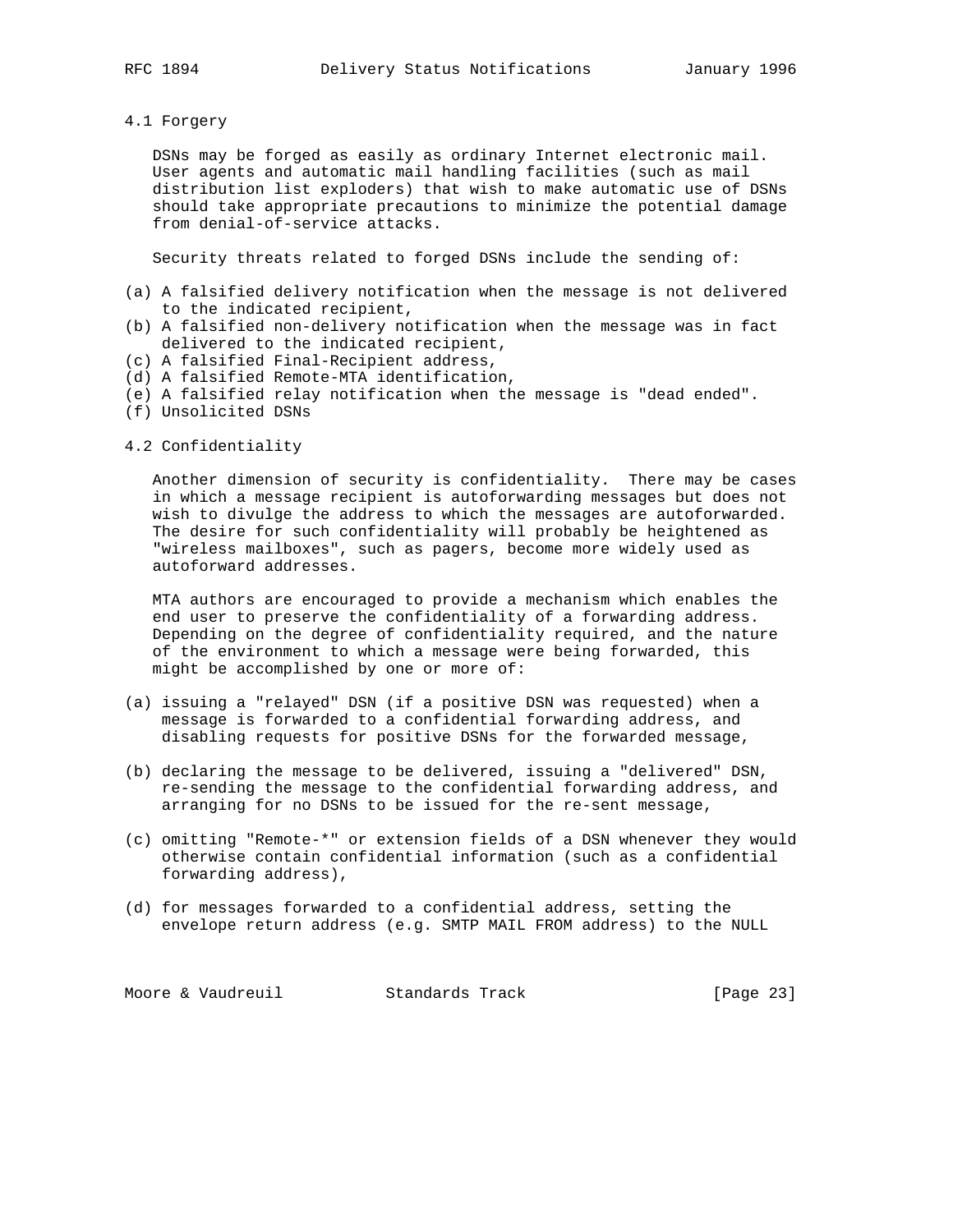reverse-path ("<>") (so that no DSNs would be sent from a downstream MTA to the original sender),

- (e) for messages forwarded to a confidential address, disabling delivery notifications for the forwarded message (e.g. if the "next-hop" MTA uses ESMTP and supports the DSN extension, by using the NOTIFY=NEVER parameter to the RCPT command), or
- (f) when forwarding mail to a confidential address, having the forwarding MTA rewrite the envelope return address for the forwarded message and attempt delivery of that message as if the forwarding MTA were the originator. On its receipt of final delivery status, the forwarding MTA would issue a DSN to the original sender.

 In general, any optional DSN field may be omitted if the Reporting MTA site determines that inclusion of the field would impose too great a compromise of site confidentiality. The need for such confidentiality must be balanced against the utility of the omitted information in trouble reports and DSNs gatewayed to foreign environments.

 Implementors are cautioned that many existing MTAs will send nondelivery notifications to a return address in the message header (rather than to the one in the envelope), in violation of SMTP and other protocols. If a message is forwarded through such an MTA, no reasonable action on the part of the forwarding MTA will prevent the downstream MTA from compromising the forwarding address. Likewise, if the recipient's MTA automatically responds to messages based on a request in the message header (such as the nonstandard, but widely used, Return-Receipt-To extension header), it will also compromise the forwarding address.

### 4.3 Non-Repudiation

 Within the framework of today's internet mail, the DSNs defined in this memo provide valuable information to the mail user; however, even a "failed" DSN can not be relied upon as a guarantee that a message was not received by the recipient. Even if DSNs are not actively forged, conditions exist under which a message can be delivered despite the fact that a failure DSN was issued.

Moore & Vaudreuil Standards Track [Page 24]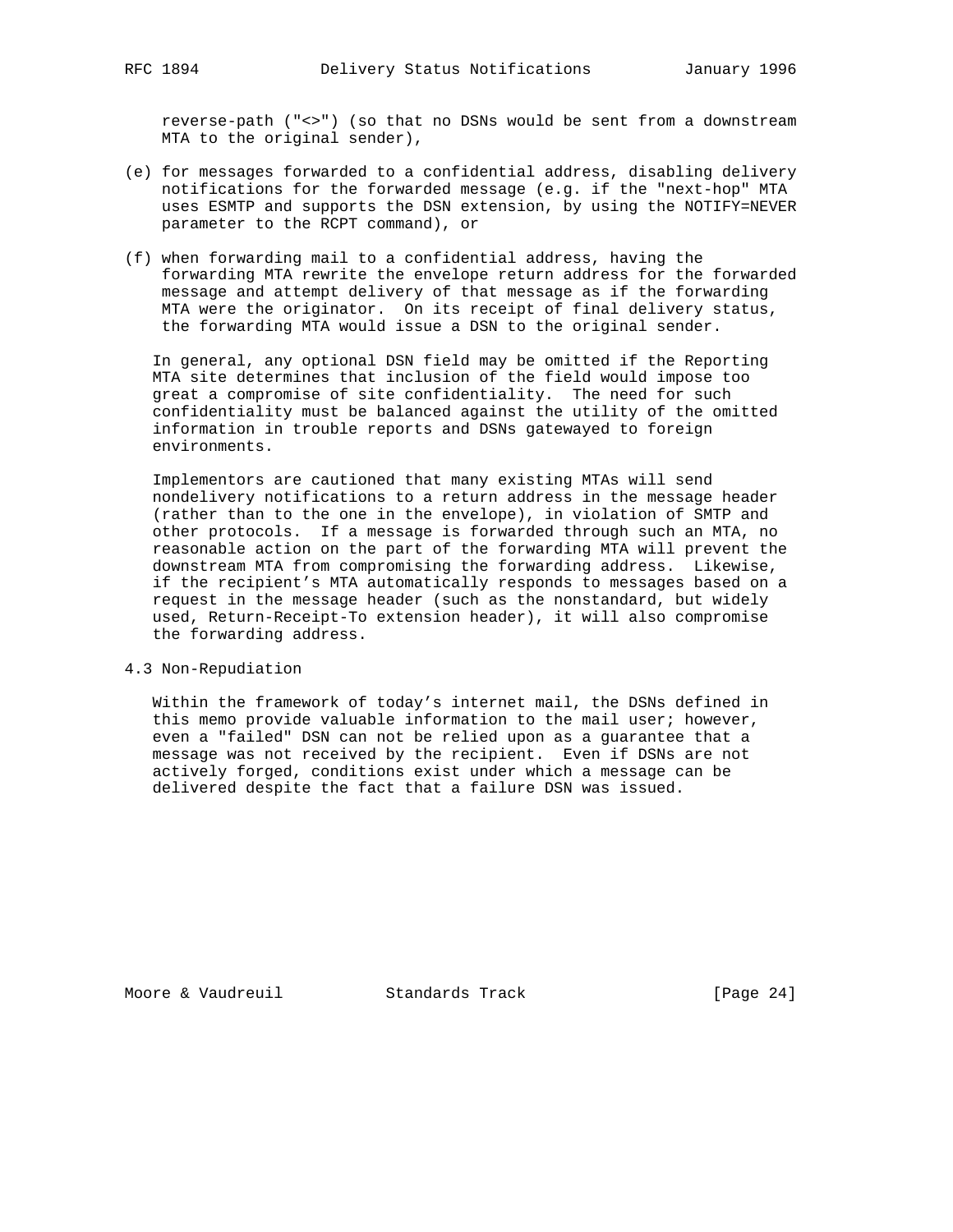For example, a race condition in the SMTP protocol allows for the duplication of messages if the connection is dropped following a completed DATA command, but before a response is seen by the SMTP client. This will cause the SMTP client to retransmit the message, even though the SMTP server has already accepted it.[9] If one of those delivery attempts succeeds and the other one fails, a "failed" DSN could be issued even though the message actually reached the recipient.

Moore & Vaudreuil **Standards Track** [Page 25]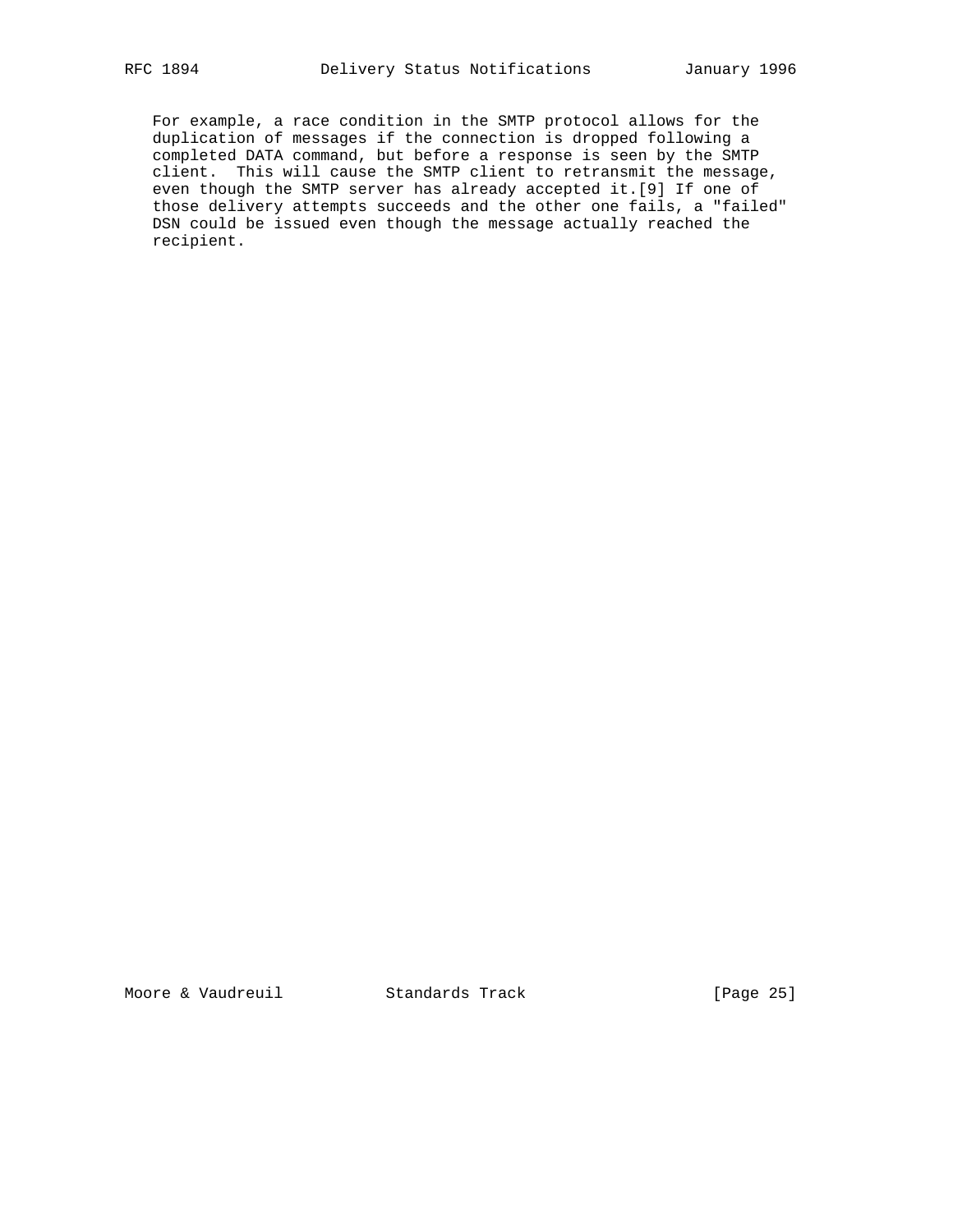```
5. Appendix - collected grammar
    NOTE: The following lexical tokens are defined in RFC 822: atom,
    CHAR, comment, CR, CRLF, DIGIT, LF, linear-white-space, SPACE, text.
    The date-time lexical token is defined in [8].
action-field = "Action" ":" action-value
action-value =
      "failed" / "delayed" / "delivered" / "relayed" / "expanded"
address-type = atom
arrival-date-field = "Arrival-Date" ":" date-time
delivery-status-content =
     per-message-fields 1*( CRLF per-recipient-fields )
diagnostic-code-field =
      "Diagnostic-Code" ":" diagnostic-type ";" *text
diagnostic-type = atom
dsn-gateway-field = "DSN-Gateway" ":" mta-name-type ";" mta-name
envelope-id = *text
extension-field = extension-field-name ":" *text
extension-field-name = atom
final-recipient-field =
      "Final-Recipient" ":" address-type ";" generic-address
generic-address = *text
last-attempt-date-field = "Last-Attempt-Date" ":" date-time
mta-name = *text
mta-name-type = atom
original-envelope-id-field =
      "Original-Envelope-Id" ":" envelope-id
original-recipient-field =
      "Original-Recipient" ":" address-type ";" generic-address
```
Moore & Vaudreuil Standards Track [Page 26]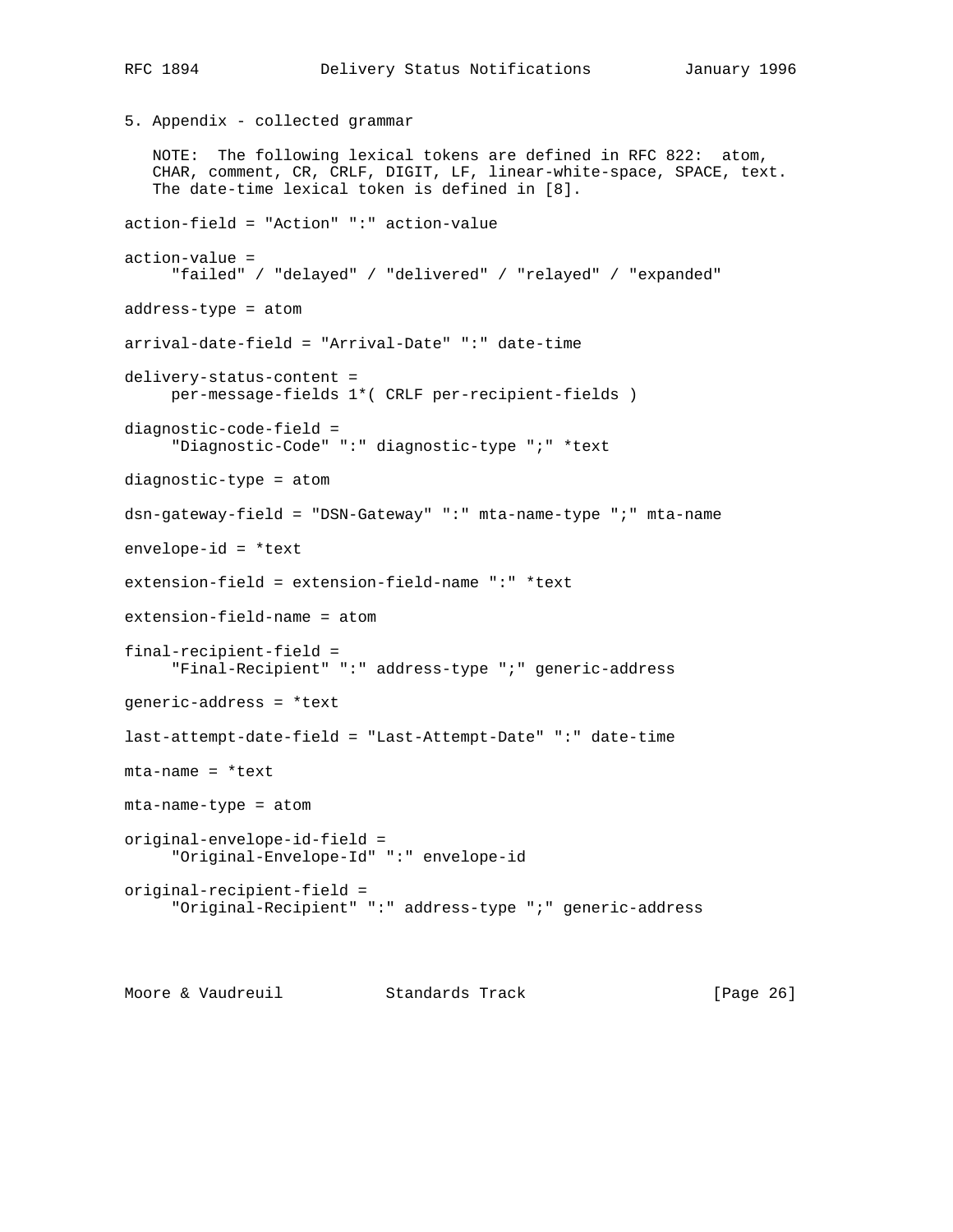```
per-message-fields =
      [ original-envelope-id-field CRLF ]
      reporting-mta-field CRLF
      [ dsn-gateway-field CRLF ]
      [ received-from-mta-field CRLF ]
      [ arrival-date-field CRLF ]
      *( extension-field CRLF )
per-recipient-fields =
      [ original-recipient-field CRLF ]
     final-recipient-field CRLF
      action-field CRLF
      status-field CRLF
      [ remote-mta-field CRLF ]
      [ diagnostic-code-field CRLF ]
      [ last-attempt-date-field CRLF ]
      [ will-retry-until-field CRLF ]
      *( extension-field CRLF )
received-from-mta-field =
      "Received-From-MTA" ":" mta-name-type ";" mta-name
remote-mta-field = "Remote-MTA" ":" mta-name-type ";" mta-name
reporting-mta-field =
      "Reporting-MTA" ":" mta-name-type ";" mta-name
status-code = DIGIT "." 1*3DIGIT "." 1*3DIGIT
      ; White-space characters and comments are NOT allowed within a
      ; status-code, though a comment enclosed in parentheses MAY follow
      ; the last numeric subfield of the status-code. Each numeric
      ; subfield within the status-code MUST be expressed without
      ; leading zero digits.
status-field = "Status" ":" status-code
will-retry-until-field = "Will-Retry-Until" ":" date-time
```
Moore & Vaudreuil **Standards Track** [Page 27]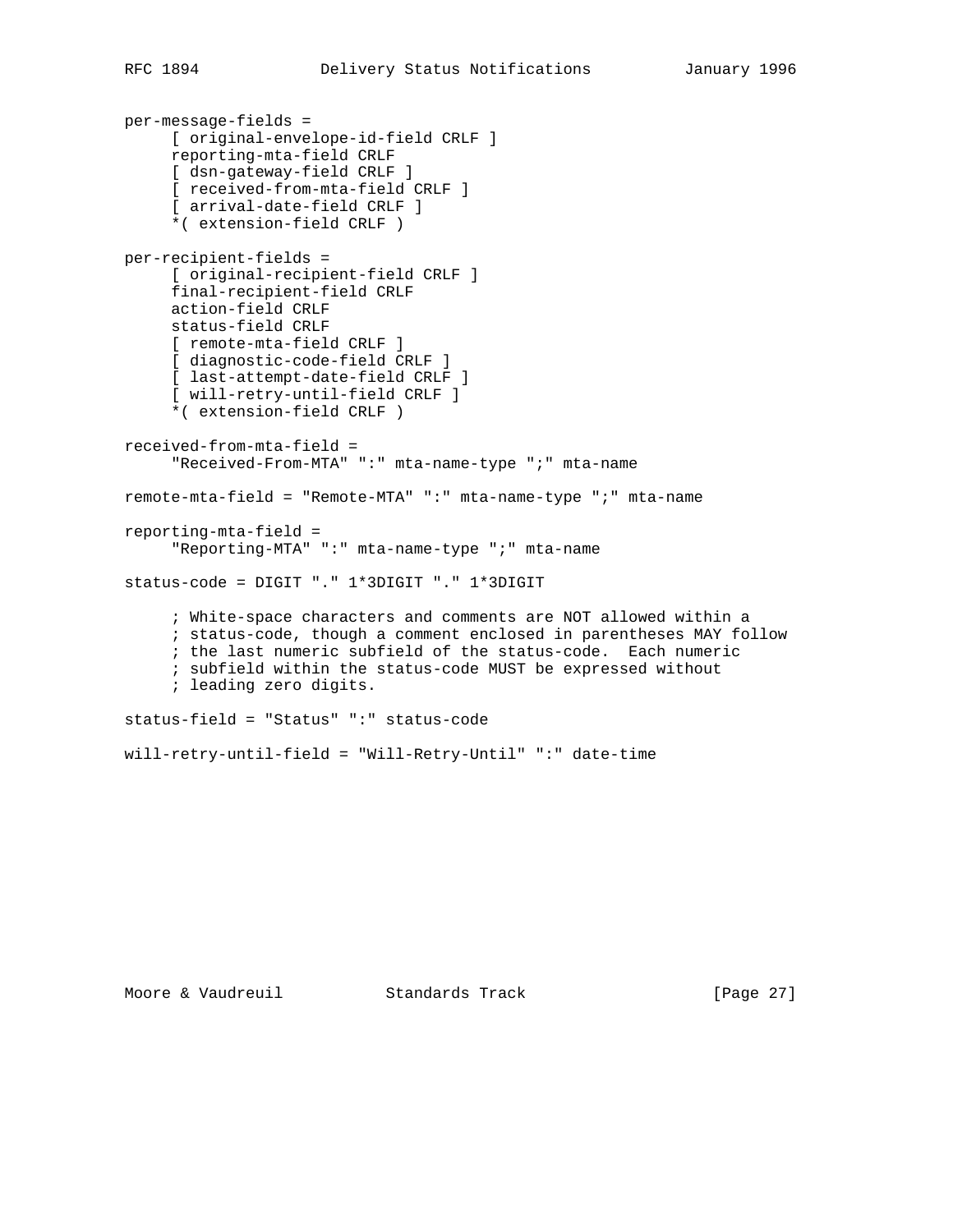# 6. Appendix - Guidelines for gatewaying DSNs

 NOTE: This section provides non-binding recommendations for the construction of mail gateways that wish to provide semi-transparent delivery reports between the Internet and another electronic mail system. Specific DSN gateway requirements for a particular pair of mail systems may be defined by other documents.

# 6.1 Gatewaying from other mail systems to DSNs

 A mail gateway may issue a DSN to convey the contents of a "foreign" delivery or non-delivery notification over Internet mail. When there are appropriate mappings from the foreign notification elements to DSN fields, the information may be transmitted in those DSN fields. Additional information (such as might be useful in a trouble ticket or needed to tunnel the foreign notification through the Internet) may be defined in extension DSN fields. (Such fields should be given names that identify the foreign mail protocol, e.g. X400-\* for X.400 NDN or DN protocol elements)

 The gateway must attempt to supply reasonable values for the Reporting-MTA, Final-Recipient, Action, and Status fields. These will normally be obtained by translating the values from the remote delivery or non-delivery notification into their Internet-style equivalents. However, some loss of information is to be expected. For example, the set of status-codes defined for DSNs may not be adequate to fully convey the delivery diagnostic code from the foreign system. The gateway should assign the most precise code which describes the failure condition, falling back on "generic" codes such as 2.0.0 (success), 4.0.0 (temporary failure), and 5.0.0 (permanent failure) when necessary. The actual foreign diagnostic code should be retained in the Diagnostic-Code field (with an appropriate diagnostic-type value) for use in trouble tickets or tunneling.

 The sender-specified recipient address, and the original envelope-id, if present in the foreign transport envelope, should be preserved in the Original-Recipient and Original-Envelope-ID fields.

 The gateway should also attempt to preserve the "final" recipient addresses and MTA names from the foreign system. Whenever possible, foreign protocol elements should be encoded as meaningful printable ASCII strings.

 For DSNs produced from foreign delivery or nondelivery notifications, the name of the gateway MUST appear in the DSN-Gateway field of the DSN.

Moore & Vaudreuil **Standards Track** [Page 28]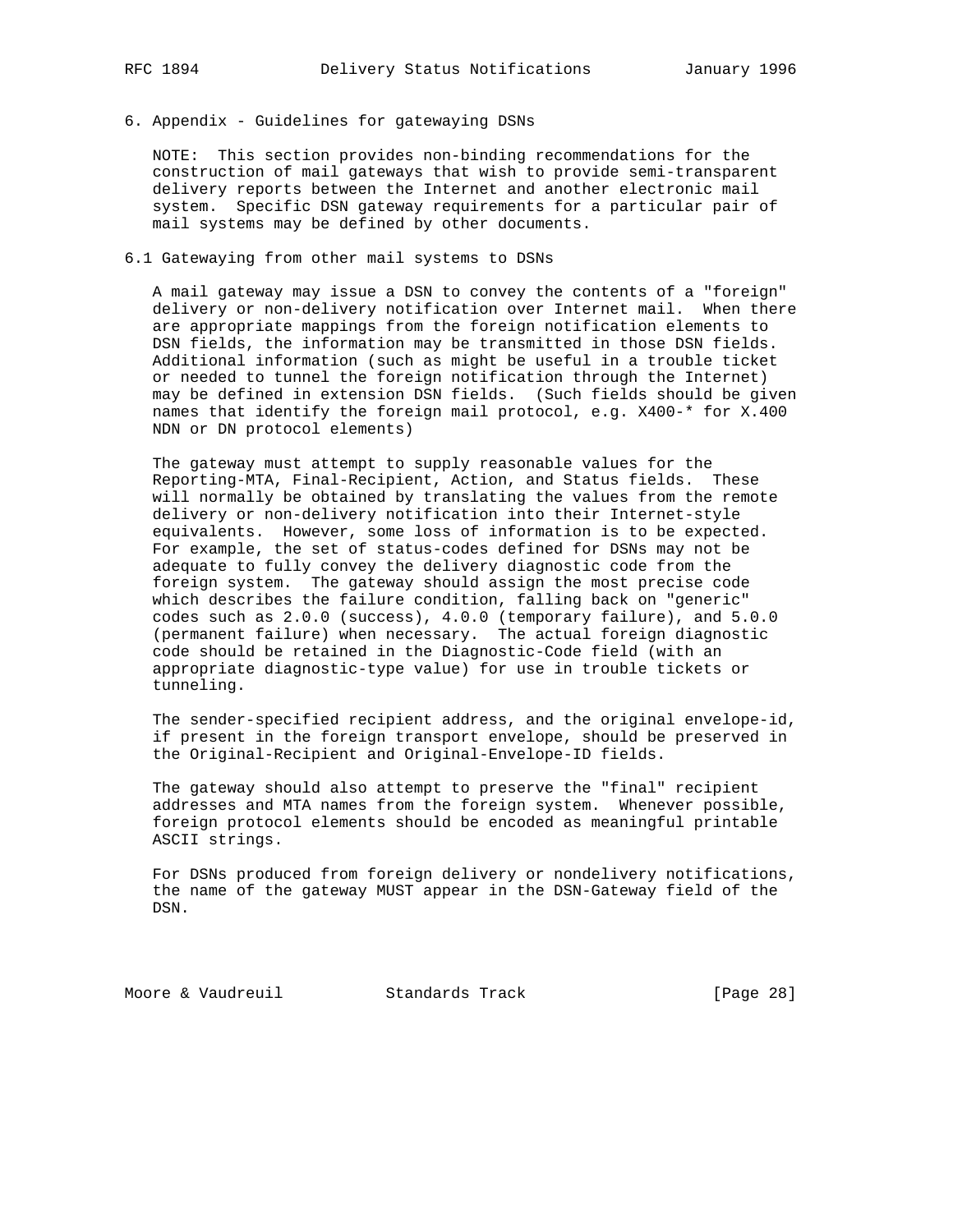# 6.2 Gatewaying from DSNs to other mail systems

 It may be possible to gateway DSNs from the Internet into a foreign mail system. The primary purpose of such gatewaying is to convey delivery status information in a form that is usable by the destination system. A secondary purpose is to allow "tunneling" of DSNs through foreign mail systems, in case the DSN may be gatewayed back into the Internet.

 In general, the recipient of the DSN (i.e., the sender of the original message) will want to know, for each recipient: the closest available approximation to the original recipient address, the delivery status (success, failure, or temporary failure), and for failed deliveries, a diagnostic code that describes the reason for the failure.

 If possible, the gateway should attempt to preserve the Original- Recipient address and Original-Envelope-ID (if present), in the resulting foreign delivery status report.

 When reporting delivery failures, if the diagnostic-type subfield of the Diagnostic-Code field indicates that the original diagnostic code is understood by the destination environment, the information from the Diagnostic-Code field should be used. Failing that, the information in the Status field should be mapped into the closest available diagnostic code used in the destination environment.

 If it is possible to tunnel a DSN through the destination environment, the gateway specification may define a means of preserving the DSN information in the delivery status reports used by that environment.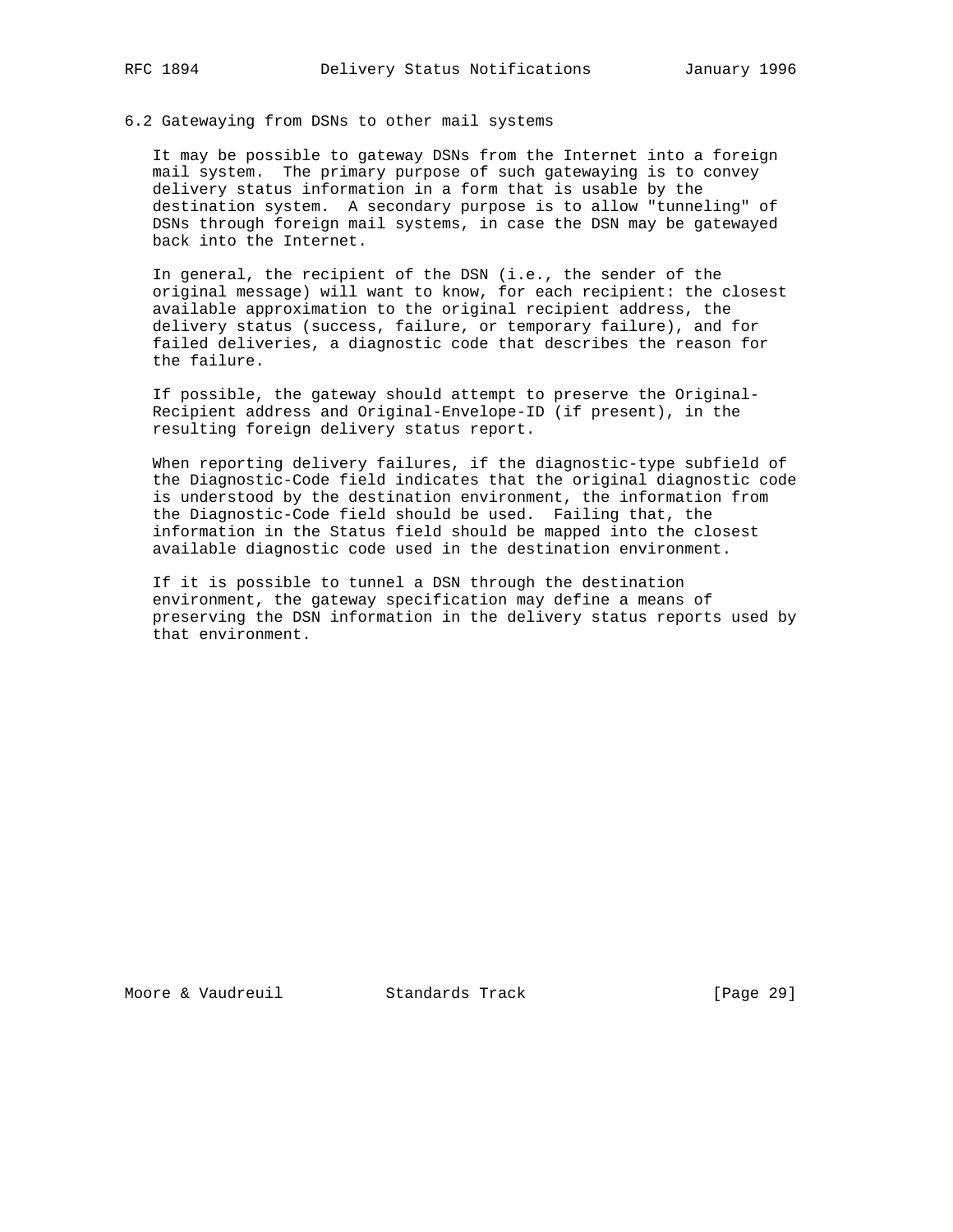7. Appendix - Guidelines for use of DSNs by mailing list exploders

 NOTE: This section pertains only to the use of DSNs by "mailing lists" as defined in [4], section 7.2.7.

 DSNs are designed to be used by mailing list exploders to allow them to detect and automatically delete recipients for whom mail delivery fails repeatedly.

 When forwarding a message to list subscribers, the mailing list exploder should always set the envelope return address (e.g. SMTP MAIL FROM address) to point to a special address which is set up to received nondelivery reports. A "smart" mailing list exploder can therefore intercept such nondelivery reports, and if they are in the DSN format, automatically examine them to determine for which recipients a message delivery failed or was delayed.

 The Original-Recipient field should be used if available, since it should exactly match the subscriber address known to the list. If the Original-Recipient field is not available, the recipient field may resemble the list subscriber address. Often, however, the list subscriber will have forwarded his mail to a different address, or the address may be subject to some re-writing, so heuristics may be required to successfully match an address from the recipient field. Care is needed in this case to minimize the possibility of false matches.

 The reason for delivery failure can be obtained from the Status and Action fields, and from the Diagnostic-Code field (if the status-type is recognized). Reports for recipients with action values other than "failed" can generally be ignored; in particular, subscribers should not be removed from a list due to "delayed" reports.

 In general, almost any failure status code (even a "permanent" one) can result from a temporary condition. It is therefore recommended that a list exploder not delete a subscriber based on any single failure DSN (regardless of the status code), but only on the persistence of delivery failure over a period of time.

 However, some kinds of failures are less likely than others to have been caused by temporary conditions, and some kinds of failures are more likely to be noticed and corrected quickly than others. Once more precise status codes are defined, it may be useful to differentiate between the status codes when deciding whether to delete a subscriber. For example, on a list with a high message volume, it might be desirable to temporarily suspend delivery to a recipient address which causes repeated "temporary" failures, rather than simply deleting the recipient. The duration of the suspension

Moore & Vaudreuil Standards Track [Page 30]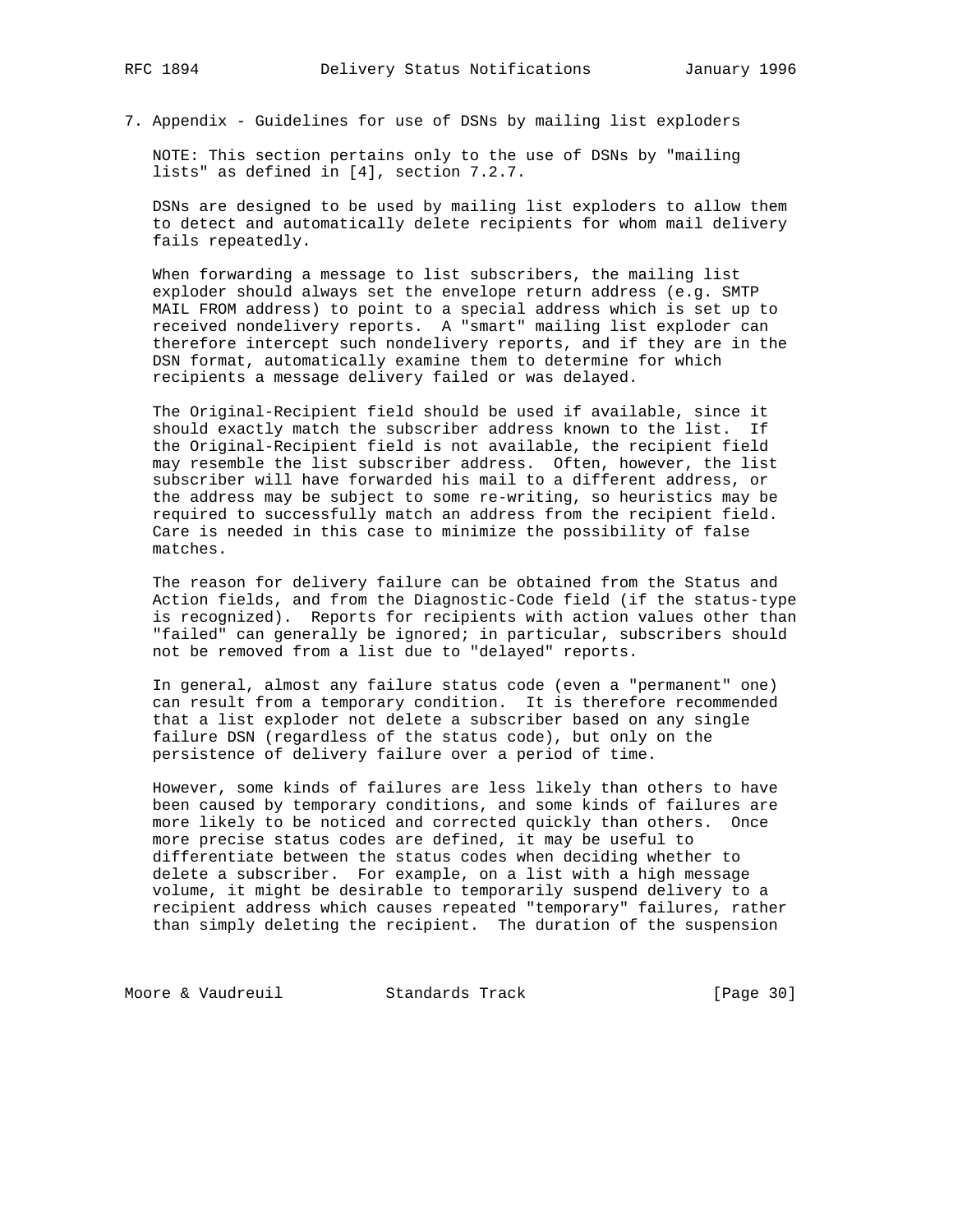might depend on the type of error. On the other hand, a "user unknown" error which persisted for several days could be considered a reliable indication that address were no longer valid.

8. Appendix - IANA registration forms for DSN types

 The forms below are for use when registering a new address-type, diagnostic-type, or MTA-name-type with the Internet Assigned Numbers Authority (IANA). Each piece of information requested by a registration form may be satisfied either by providing the information on the form itself, or by including a reference to a published, publicly available specification which includes the necessary information. IANA MAY reject DSN type registrations because of incomplete registration forms, imprecise specifications, or inappropriate type names.

 To register a DSN type, complete the applicable form below and send it via Internet electronic mail to <IANA@IANA.ORG>.

8.1 IANA registration form for address-type

 A registration for a DSN address-type MUST include the following information:

- (a) The proposed address-type name.
- (b) The syntax for mailbox addresses of this type, specified using BNF, regular expressions, ASN.1, or other non-ambiguous language.
- (c) If addresses of this type are not composed entirely of graphic characters from the US-ASCII repertoire, a specification for how they are to be encoded as graphic US-ASCII characters in a DSN Original-Recipient or Final-Recipient DSN field.
- (d) [optional] A specification for how addresses of this type are to be translated to and from Internet electronic mail addresses.
- 8.2 IANA registration form for diagnostic-type

 A registration for a DSN address-type MUST include the following information:

- (a) The proposed diagnostic-type name.
- (b) A description of the syntax to be used for expressing diagnostic codes of this type as graphic characters from the US-ASCII repertoire.

Moore & Vaudreuil Standards Track [Page 31]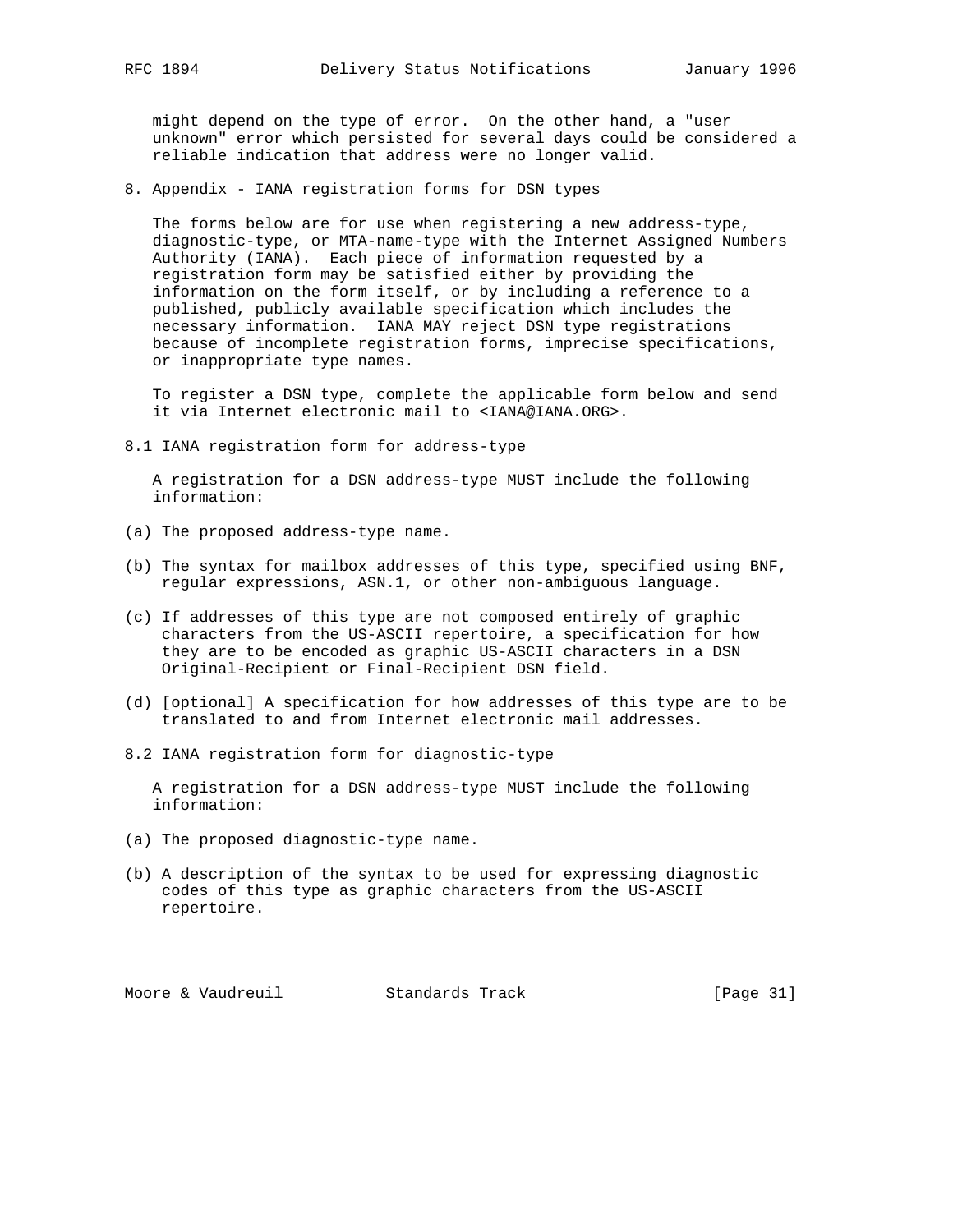- (c) A list of valid diagnostic codes of this type and the meaning of each code.
- (d) [optional] A specification for mapping from diagnostic codes of this type to DSN status codes (as defined in [5]).
- 8.3 IANA registration form for MTA-name-type

 A registration for a DSN MTA-name-type must include the following information:

- (a) The proposed MTA-name-type name.
- (b) A description of the syntax of MTA names of this type, using BNF, regular expressions, ASN.1, or other non-ambiguous language.
- (c) If MTA names of this type do not consist entirely of graphic characters from the US-ASCII repertoire, a specification for how an MTA name of this type should be expressed as a sequence of graphic US-ASCII characters.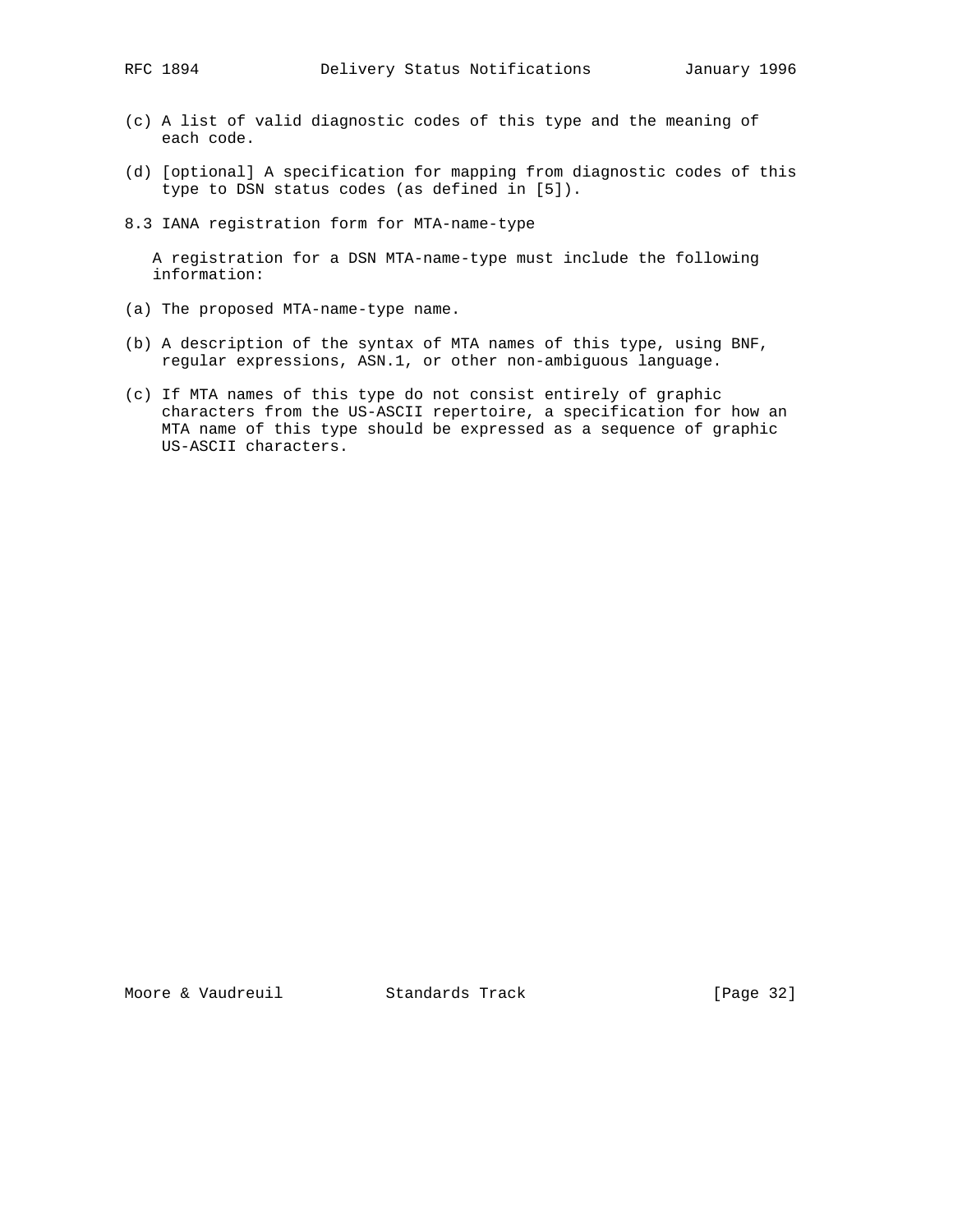# 9. Appendix - Examples

 NOTE: These examples are provided as illustration only, and are not considered part of the DSN protocol specification. If an example conflicts with the protocol definition above, the example is wrong.

 Likewise, the use of \*-type subfield names or extension fields in these examples is not to be construed as a definition for those type names or extension fields.

 These examples were manually translated from bounced messages using whatever information was available.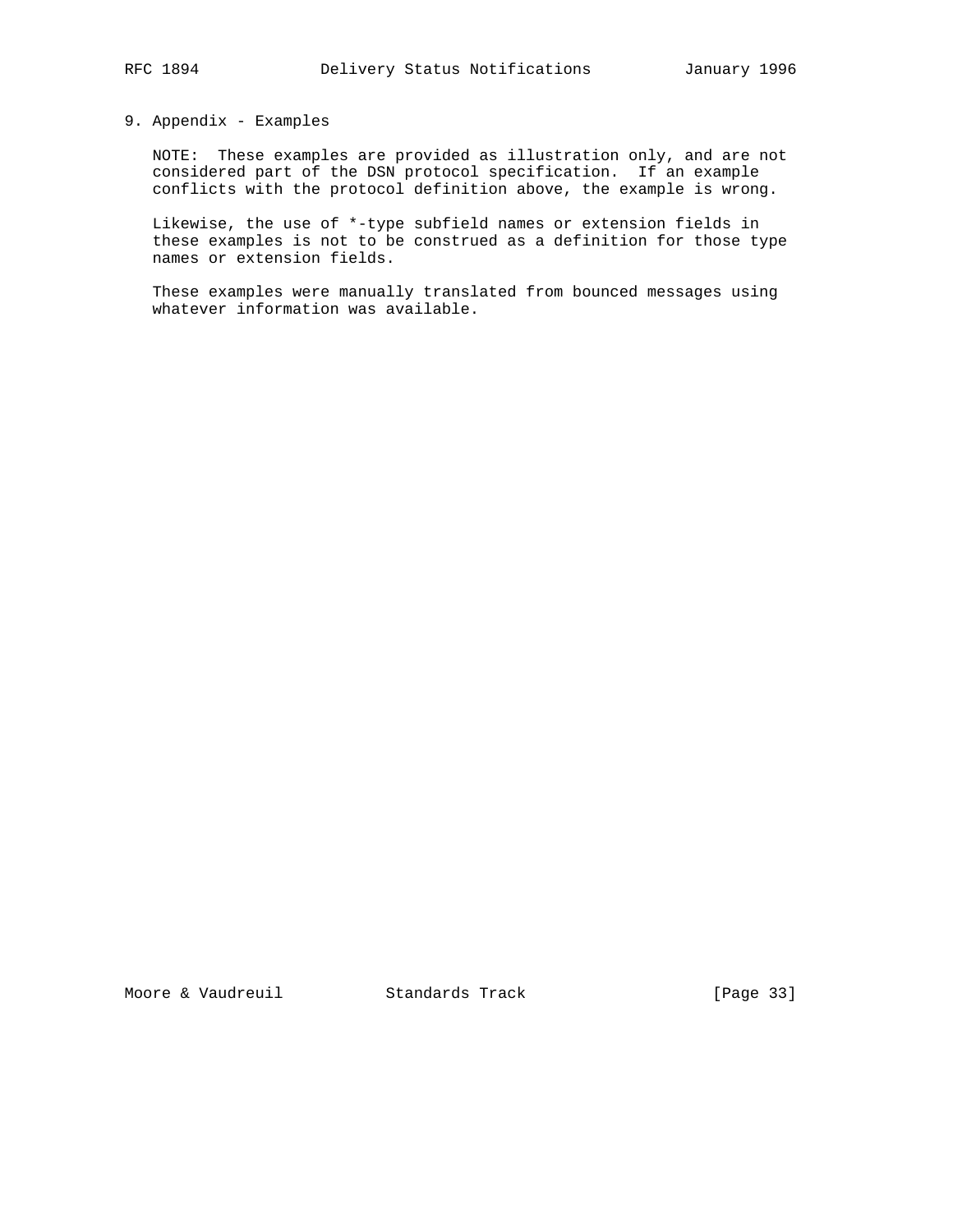9.1 This is a simple DSN issued after repeated attempts to deliver a message failed. In this case, the DSN is issued by the same MTA from which the message was originated.

 Date: Thu, 7 Jul 1994 17:16:05 -0400 From: Mail Delivery Subsystem <MAILER-DAEMON@CS.UTK.EDU> Message-Id: <199407072116.RAA14128@CS.UTK.EDU> Subject: Returned mail: Cannot send message for 5 days To: <owner-info-mime@cs.utk.edu> MIME-Version: 1.0 Content-Type: multipart/report; report-type=delivery-status; boundary="RAA14128.773615765/CS.UTK.EDU"

--RAA14128.773615765/CS.UTK.EDU

 The original message was received at Sat, 2 Jul 1994 17:10:28 -0400 from root@localhost

 ----- The following addresses had delivery problems ----- <louisl@larry.slip.umd.edu> (unrecoverable error)

 ----- Transcript of session follows ----- <louisl@larry.slip.umd.edu>... Deferred: Connection timed out with larry.slip.umd.edu. Message could not be delivered for 5 days Message will be deleted from queue

 --RAA14128.773615765/CS.UTK.EDU content-type: message/delivery-status

Reporting-MTA: dns; cs.utk.edu

 Original-Recipient: rfc822;louisl@larry.slip.umd.edu Final-Recipient: rfc822;louisl@larry.slip.umd.edu Action: failed Status: 4.0.0 Diagnostic-Code: smtp; 426 connection timed out Last-Attempt-Date: Thu, 7 Jul 1994 17:15:49 -0400

 --RAA14128.773615765/CS.UTK.EDU content-type: message/rfc822

 [original message goes here] --RAA14128.773615765/CS.UTK.EDU--

Moore & Vaudreuil **Standards Track** [Page 34]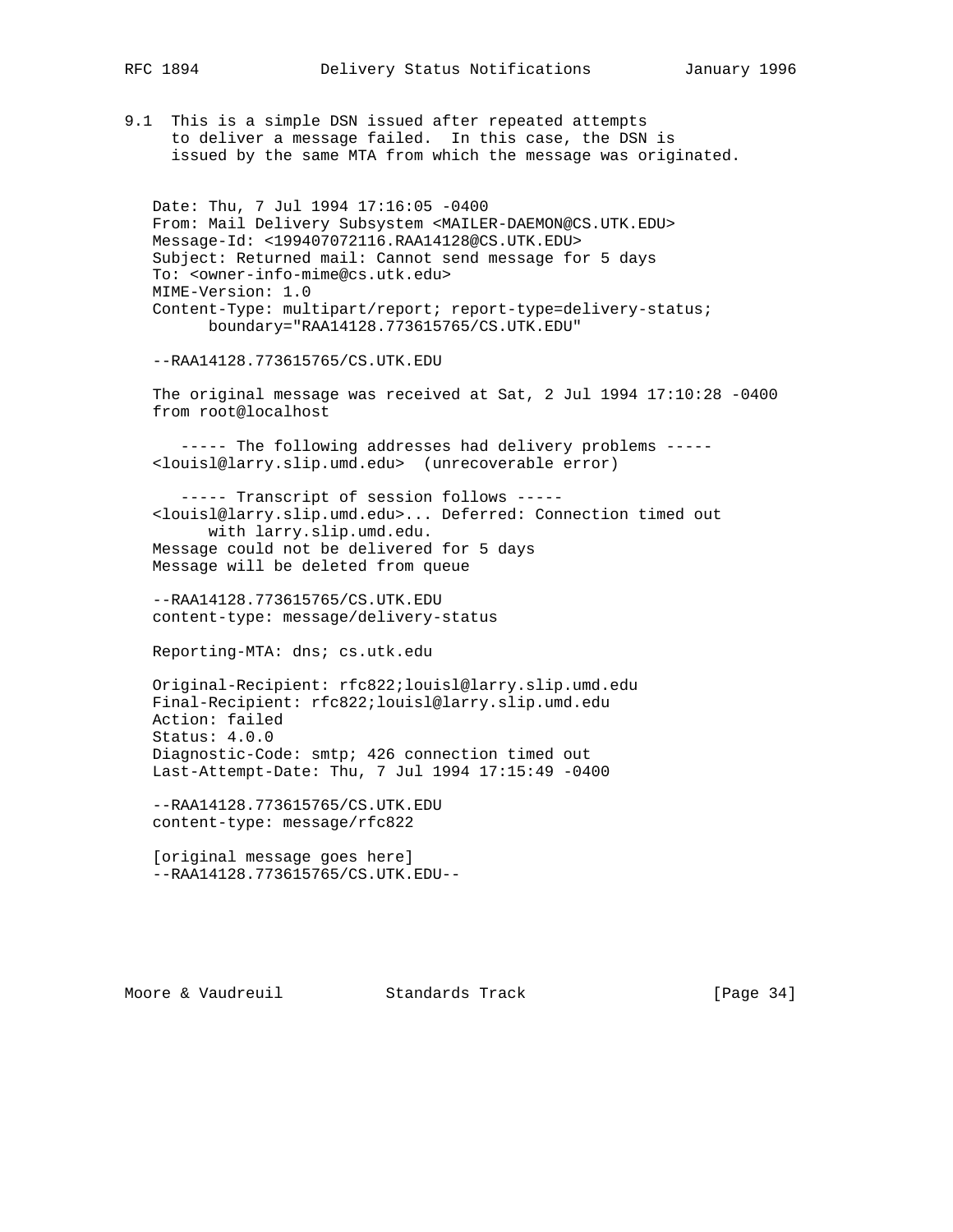9.2 This is another DSN issued by the sender's MTA, which contains details of multiple delivery attempts. Some of these were detected locally, and others by a remote MTA.

 Date: Fri, 8 Jul 1994 09:21:47 -0400 From: Mail Delivery Subsystem <MAILER-DAEMON@CS.UTK.EDU> Subject: Returned mail: User unknown To: <owner-ups-mib@CS.UTK.EDU> MIME-Version: 1.0 Content-Type: multipart/report; report-type=delivery-status; boundary="JAA13167.773673707/CS.UTK.EDU"

 --JAA13167.773673707/CS.UTK.EDU content-type: text/plain; charset=us-ascii

 ----- The following addresses had delivery problems ----- <arathib@vnet.ibm.com> (unrecoverable error) <wsnell@sdcc13.ucsd.edu> (unrecoverable error)

 --JAA13167.773673707/CS.UTK.EDU content-type: message/delivery-status

Reporting-MTA: dns; cs.utk.edu

 Original-Recipient: rfc822;arathib@vnet.ibm.com Final-Recipient: rfc822;arathib@vnet.ibm.com Action: failed Status: 5.0.0 (permanent failure) Diagnostic-Code: smtp; 550 'arathib@vnet.IBM.COM' is not a registered gateway user Remote-MTA: dns; vnet.ibm.com

 Original-Recipient: rfc822;johnh@hpnjld.njd.hp.com Final-Recipient: rfc822;johnh@hpnjld.njd.hp.com Action: delayed Status: 4.0.0 (hpnjld.njd.jp.com: host name lookup failure)

 Original-Recipient: rfc822;wsnell@sdcc13.ucsd.edu Final-Recipient: rfc822;wsnell@sdcc13.ucsd.edu Action: failed Status: 5.0.0 Diagnostic-Code: smtp; 550 user unknown Remote-MTA: dns; sdcc13.ucsd.edu

 --JAA13167.773673707/CS.UTK.EDU content-type: message/rfc822

Moore & Vaudreuil Standards Track [Page 35]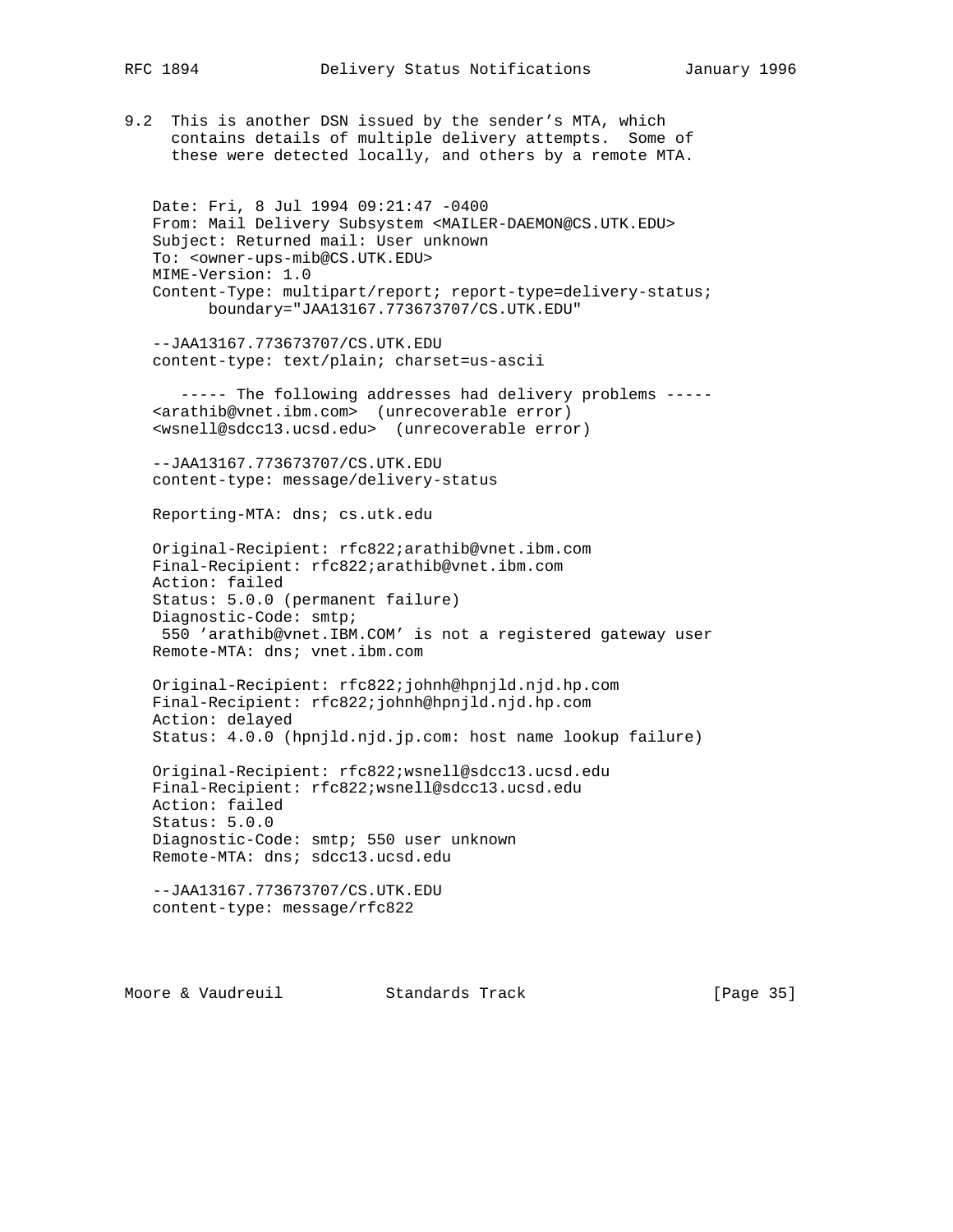[original message goes here] --JAA13167.773673707/CS.UTK.EDU--

9.3 A delivery report generated by Message Router (MAILBUS) and gatewayed by PMDF\_MR to a DSN. In this case the gateway did not have sufficient information to supply an original-recipient address.

 Disclose-recipients: prohibited Date: Fri, 08 Jul 1994 09:21:25 -0400 (EDT) From: Message Router Submission Agent <AMMGR@corp.timeplex.com> Subject: Status of : Re: Battery current sense To: owner-ups-mib@CS.UTK.EDU Message-id: <01HEGJ0WNBY28Y95LN@mr.timeplex.com> MIME-version: 1.0 content-type: multipart/report; report-type=delivery-status; boundary="84229080704991.122306.SYS30"

 --84229080704991.122306.SYS30 content-type: text/plain

 Invalid address - nair\_s %DIR-E-NODIRMTCH, No matching Directory Entry found

 --84229080704991.122306.SYS30 content-type: message/delivery-status

Reporting-MTA: mailbus; SYS30

 Final-Recipient: unknown; nair\_s Status: 5.0.0 (unknown permanent failure) Action: failed

--84229080704991.122306.SYS30--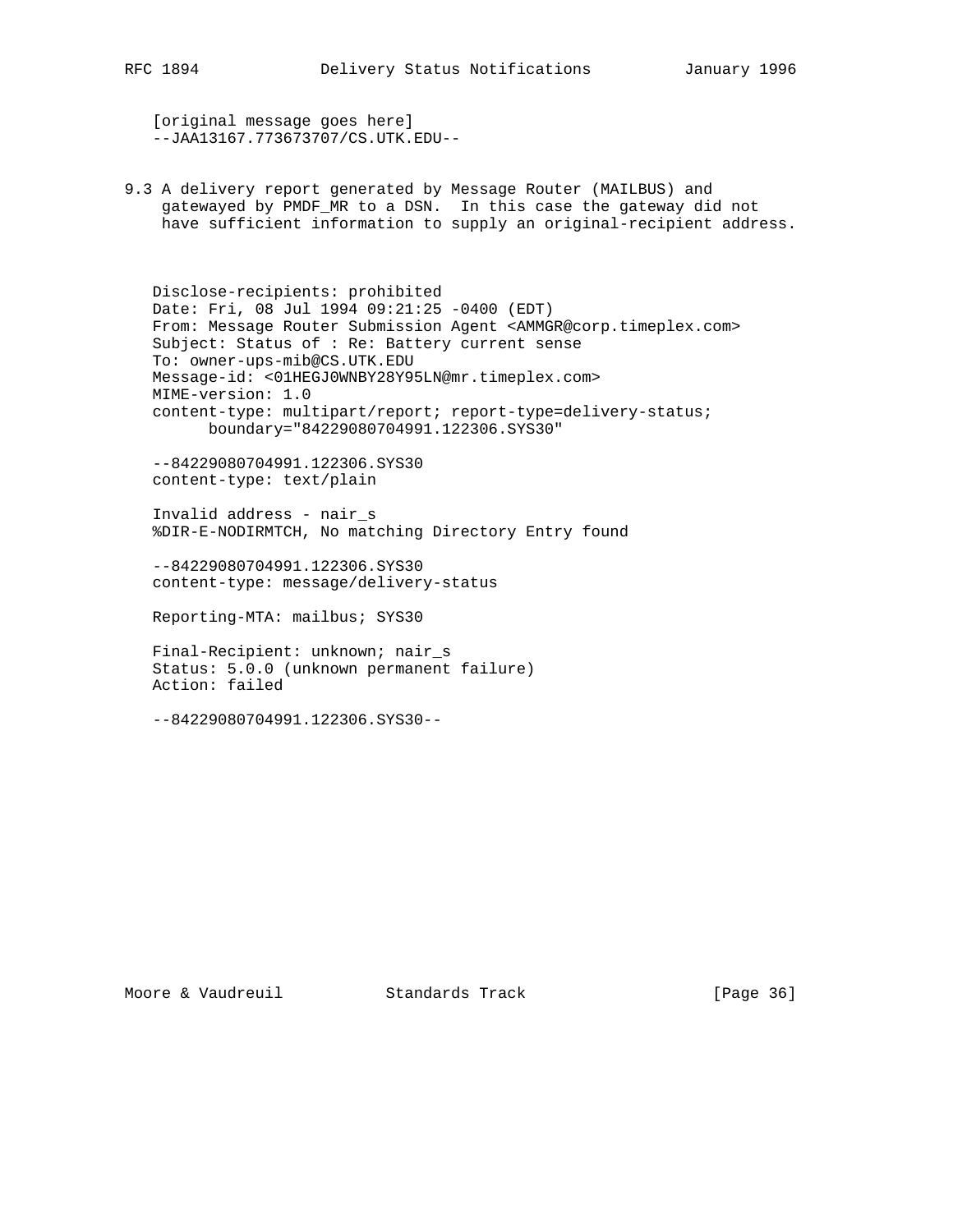9.4 A delay report from a multiprotocol MTA. Note that there is no returned content, so no third body part appears in the DSN. From: <postmaster@nsfnet-relay.ac.uk> Message-Id: <199407092338.TAA23293@CS.UTK.EDU> Received: from nsfnet-relay.ac.uk by sun2.nsfnet-relay.ac.uk id <g.12954-0@sun2.nsfnet-relay.ac.uk>; Sun, 10 Jul 1994 00:36:51 +0100 To: owner-info-mime@cs.utk.edu Date: Sun, 10 Jul 1994 00:36:51 +0100 Subject: WARNING: message delayed at "nsfnet-relay.ac.uk" content-type: multipart/report; report-type=delivery-status; boundary=foobar --foobar content-type: text/plain The following message: UA-ID: Reliable PC (... Q-ID: sun2.nsf:77/msg.11820-0 has not been delivered to the intended recipient: thomas@de-montfort.ac.uk despite repeated delivery attempts over the past 24 hours. The usual cause of this problem is that the remote system is temporarily unavailable. Delivery will continue to be attempted up to a total elapsed time of 168 hours, ie 7 days. You will be informed if delivery proves to be impossible within this time. Please quote the Q-ID in any queries regarding this mail. --foobar content-type: message/delivery-status Reporting-MTA: dns; sun2.nsfnet-relay.ac.uk Final-Recipient: rfc822;thomas@de-montfort.ac.uk Status: 4.0.0 (unknown temporary failure) Action: delayed Moore & Vaudreuil **Standards Track** [Page 37]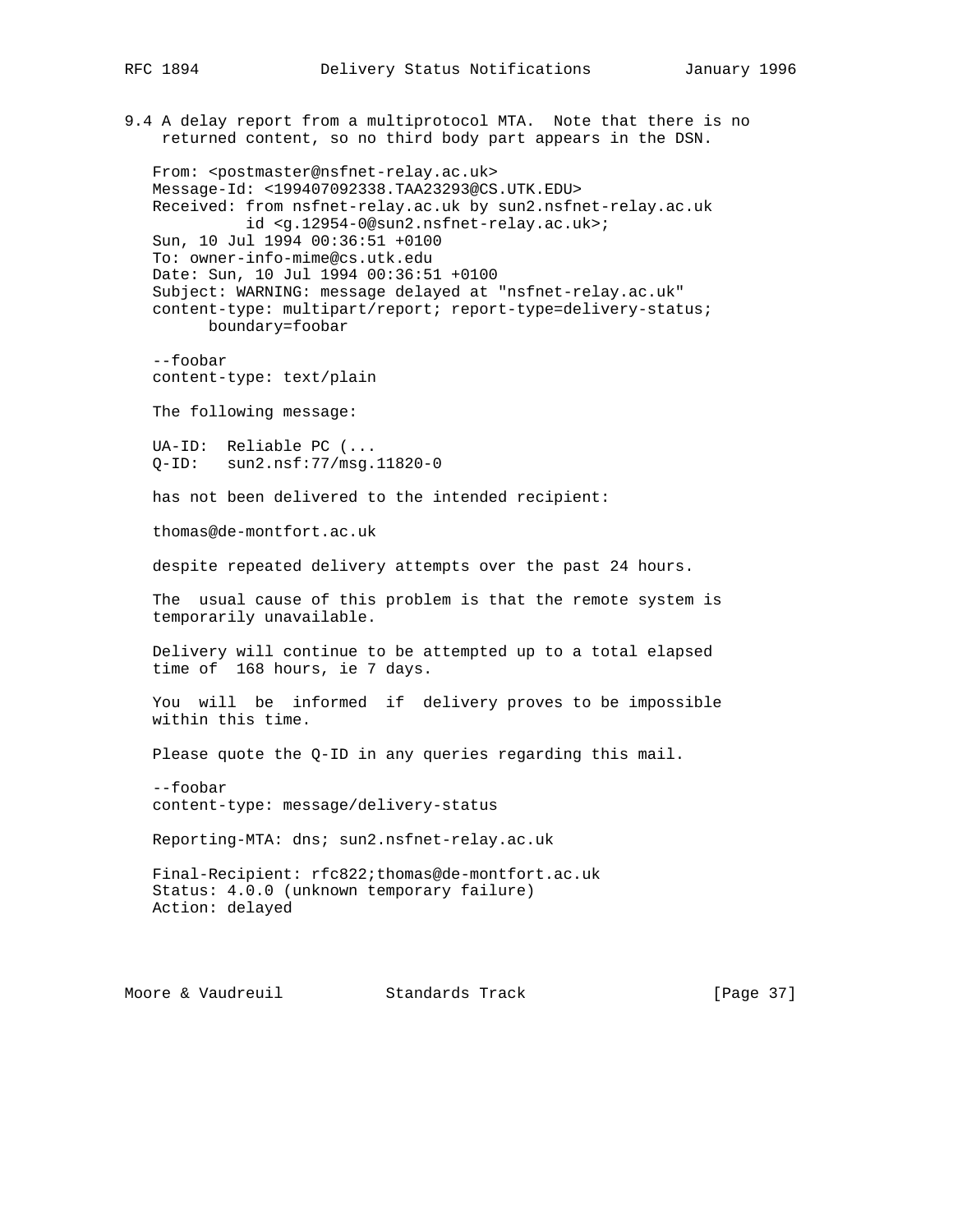--foobar--

10. Acknowledgments

 The authors wish to thank the following people for their reviews of earlier drafts of this document and their suggestions for improvement: Eric Allman, Harald Alvestrand, Allan Cargille, Jim Conklin, Peter Cowen, Dave Crocker, Roger Fajman, Ned Freed, Marko Kaittola, Steve Kille, John Klensin, John Gardiner Myers, Mark Nahabedian, Julian Onions, Jacob Palme, Jean Charles Roy, and Gregory Sheehan.

- 11. References
- [1] Borenstein, N., Freed, N. "Multipurpose Internet Mail Extensions", RFC 1521, Bellcore, Innosoft, September 1993.
- [2] Vaudreuil, G., "The Multipart/Report Content Type for the Reporting of Mail System Administrative Messages", RFC 1892, Octal Network Services, January 1996.
- [3] Postel, J., "Simple Mail Transfer Protocol", STD 10, RFC 821, USC/Information Sciences Institute, August 1982.
- [4] Moore, K., "SMTP Service Extension for Delivery Status Notifications", RFC 1891, University of Tennessee, January 1996.
- [5] Vaudreuil, G., "Enhanced Mail System Status Codes", RFC 1893, Octal Network Services, January 1996.
- [6] Crocker, D., "Standard for the Format of ARPA Internet Text Messages", STD 11, RFC 822, UDEL, August 1982.
- [7] Moore, K. "MIME (Multipurpose Internet Mail Extensions) Part Two: Message Header Extensions for Non-Ascii Text", RFC 1522, University of Tennessee, September 1993.
- [8] Braden, R. (ed.) "Requirements for Internet Hosts Application and Support", STD 3, RFC 1123, USC/Information Sciences Institute, October 1989.
- [9] Partridge, C., "Duplicate Messages and SMTP", RFC 1047, BBN, February 1988.

Moore & Vaudreuil **Standards Track** [Page 38]